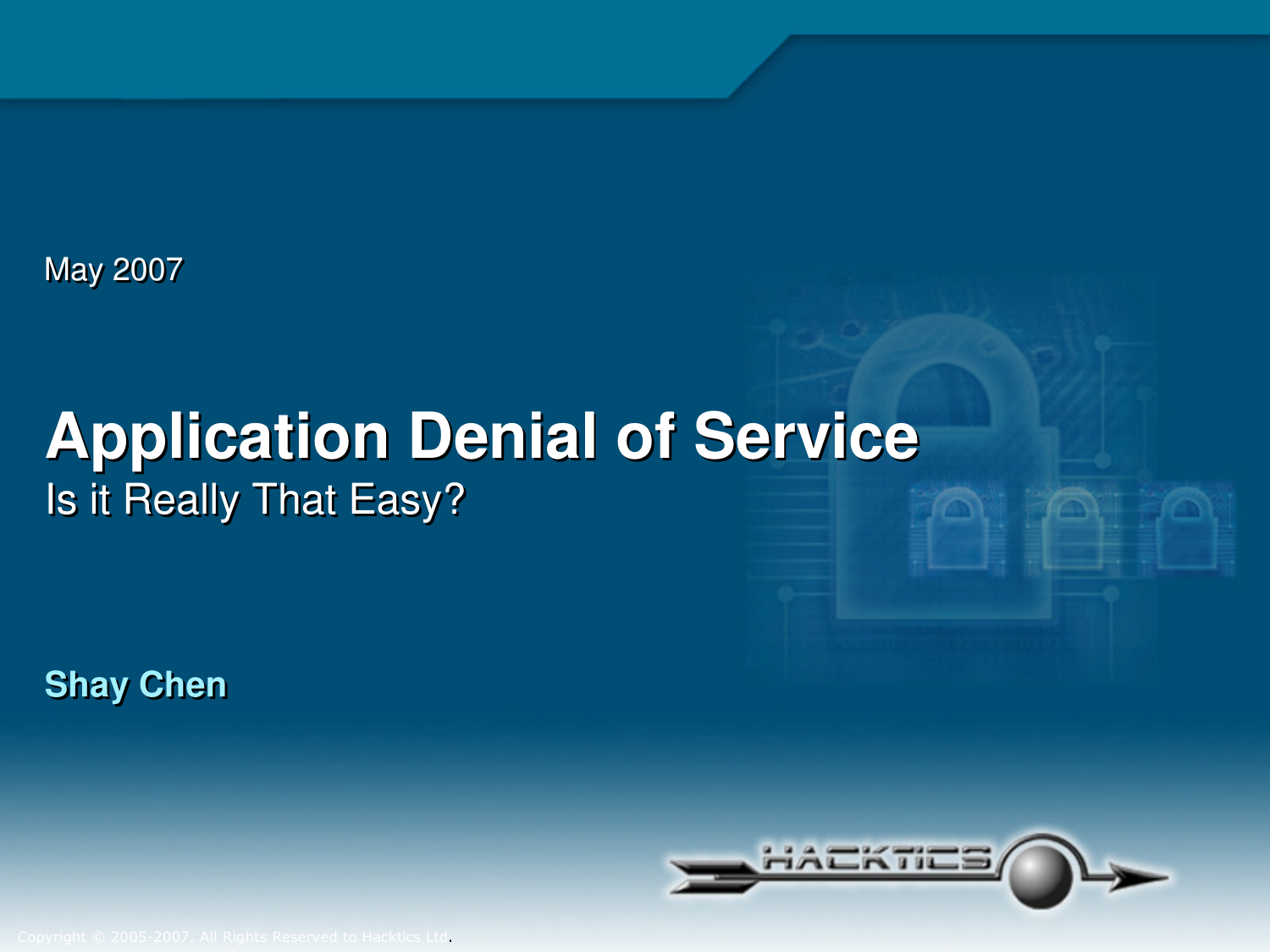

## **Agenda**

- **Introduction to Denial of Service Attacks**
- **Application Level DoS Techniques**
- Case Study Denial of Service Testing
- $\mathbb{R}^2$ **Mitigation**
- Summary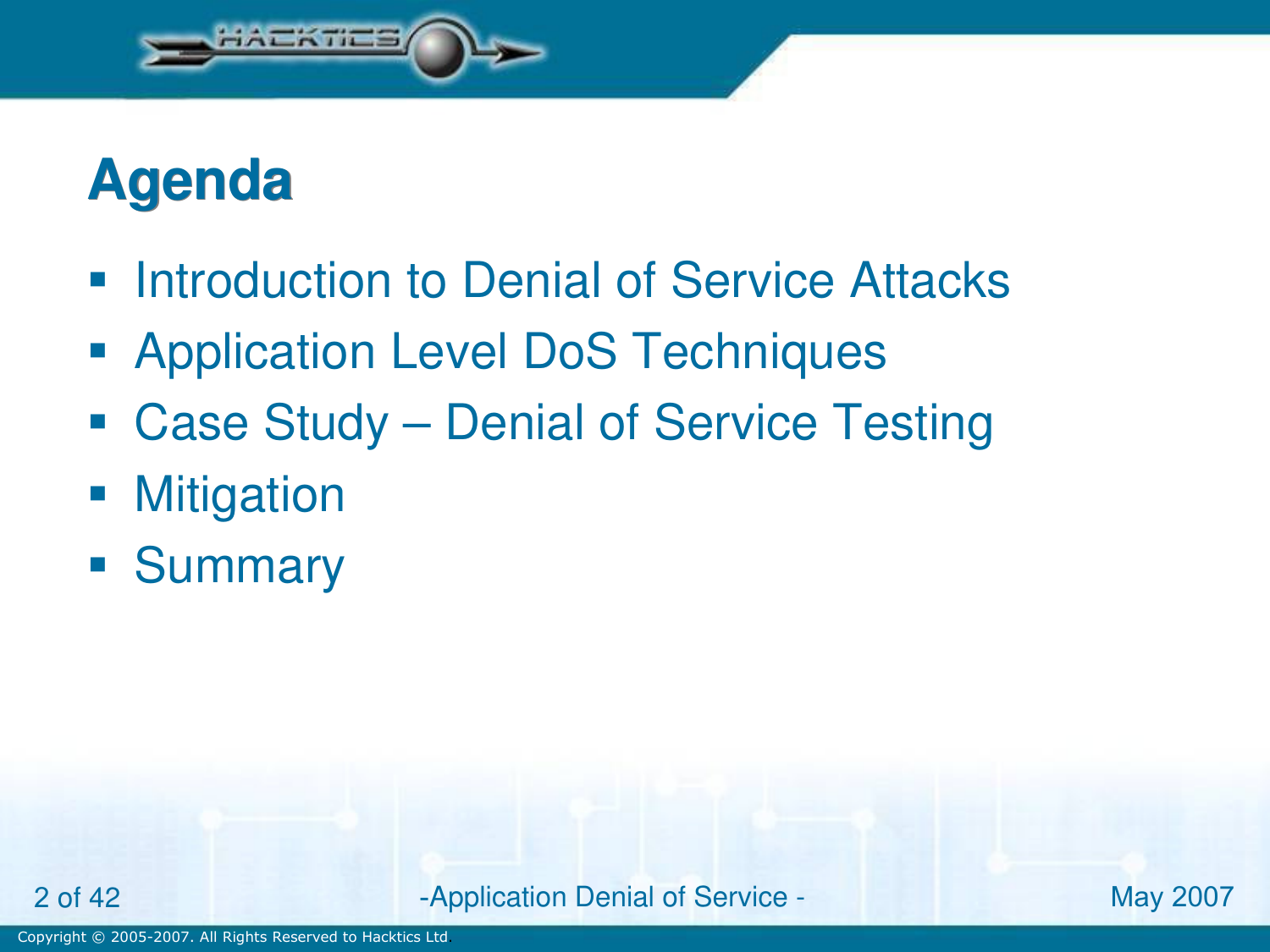

#### **About Hacktics**

- **Security Services Company**
- **Provides wide range of services with focus on** the application security field.
- **Relies on vast experience in application level** penetration testing and secure development

Hacktics offers unique expertise in the technology and methodology of application security, together with out of the box thinking abilities and a keen understanding of the operational patterns of Hackers.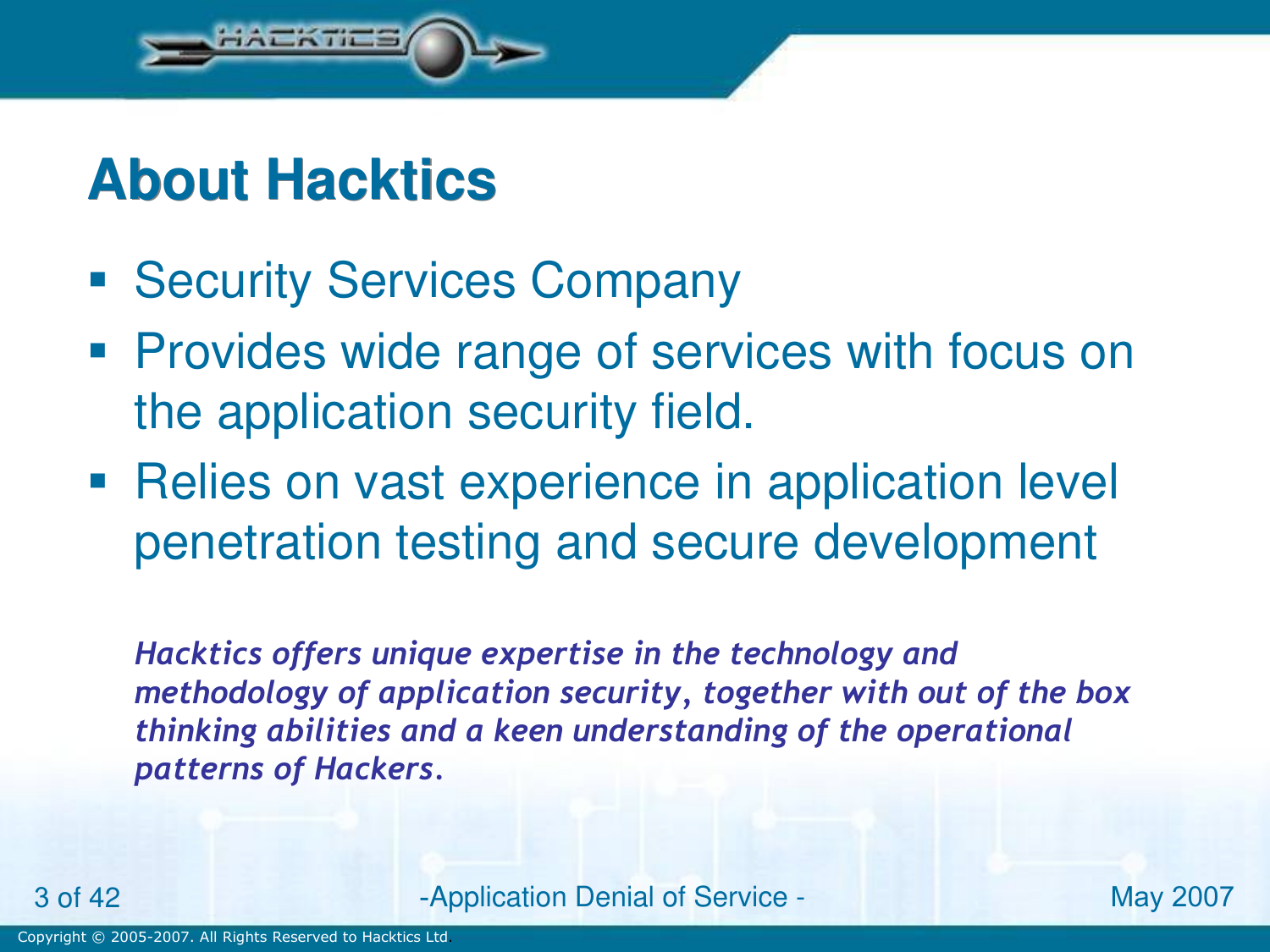

## **Introduction**



Copyright © 2005-2007. All Rights Reserved to Hacktics Ltd.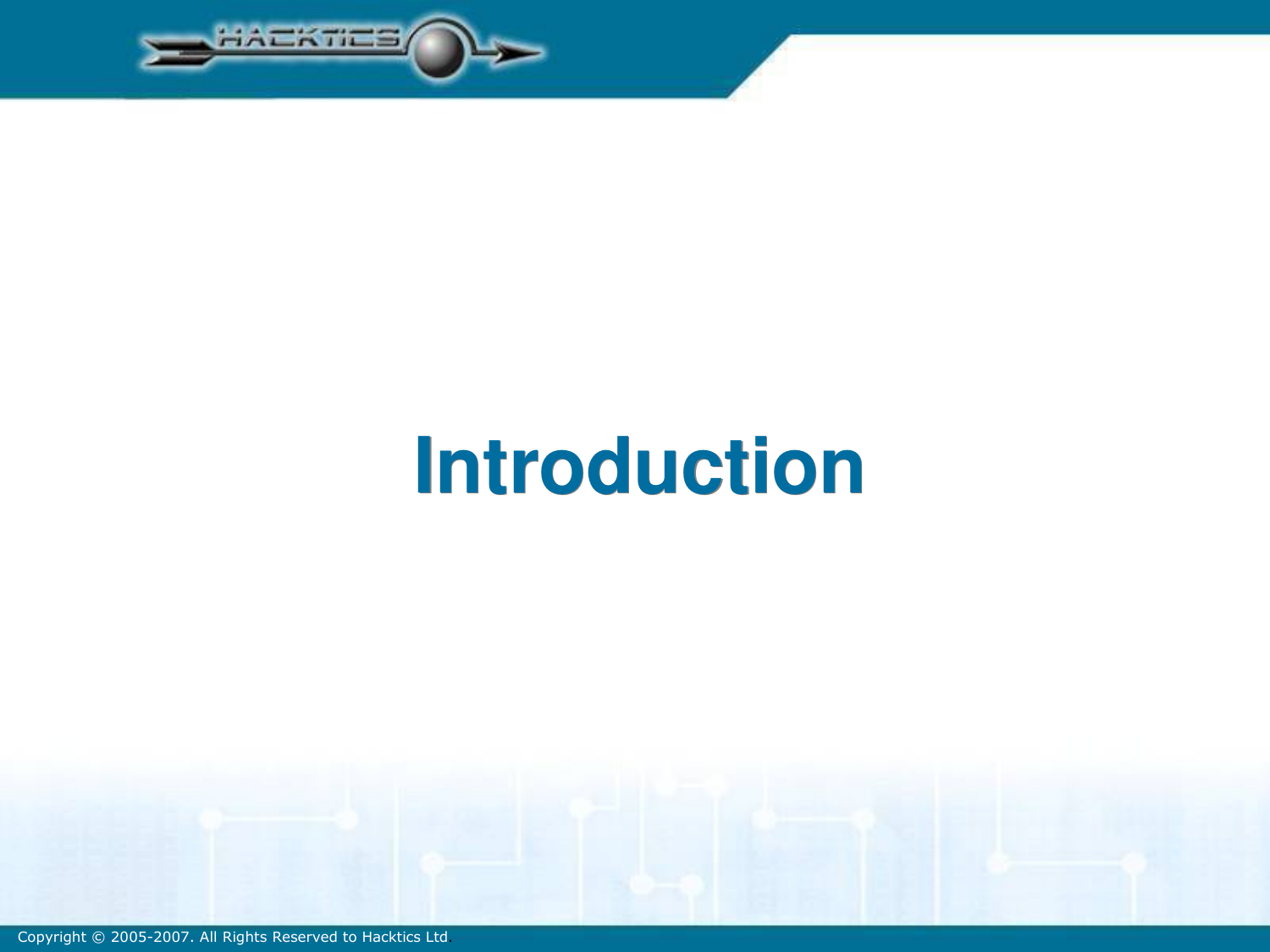

#### **Overview**

- Denial of Service (DoS) is the act of performing an attack which prevents the system from providing services to legitimate users
- Denial of Service attacks take many forms, and utilize many attack vectors
- When successful, the targeted host may stop providing any service, provide limited services only or provide services to some users only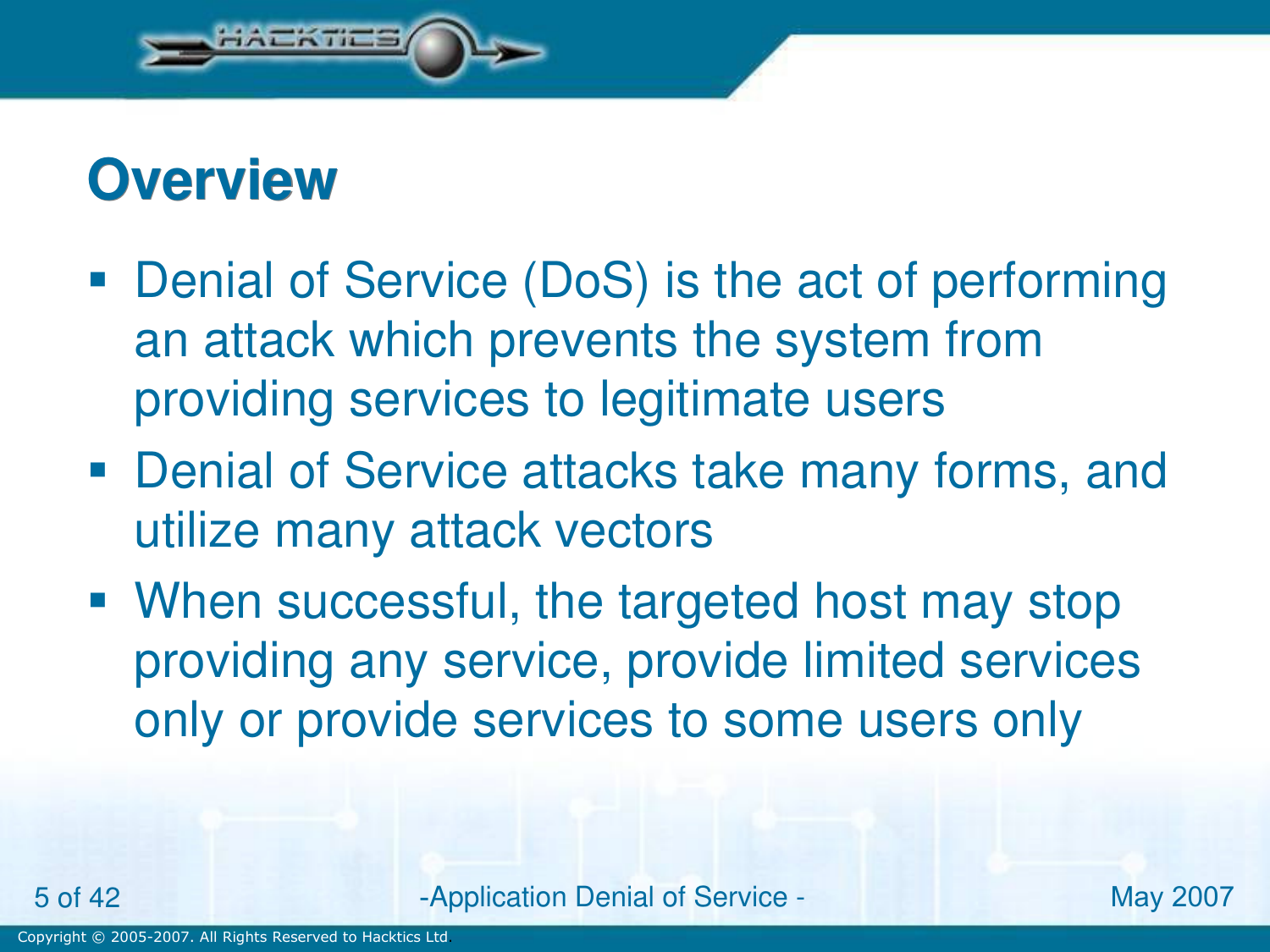

#### **The Drive**

- **Denial of Service attacks are usually conducted** by few types of attackers:
	- The "Fun" Hackers (Because they can…)
	- Activists (Anarchists, Anti Globalization, etc.)
	- Terrorists (Aid causes of war)
	- Competitors (Mostly "grey area" industries such as sex, gambling, etc.)
	- Military
- While some other types of DoS hackers exist, they are negligible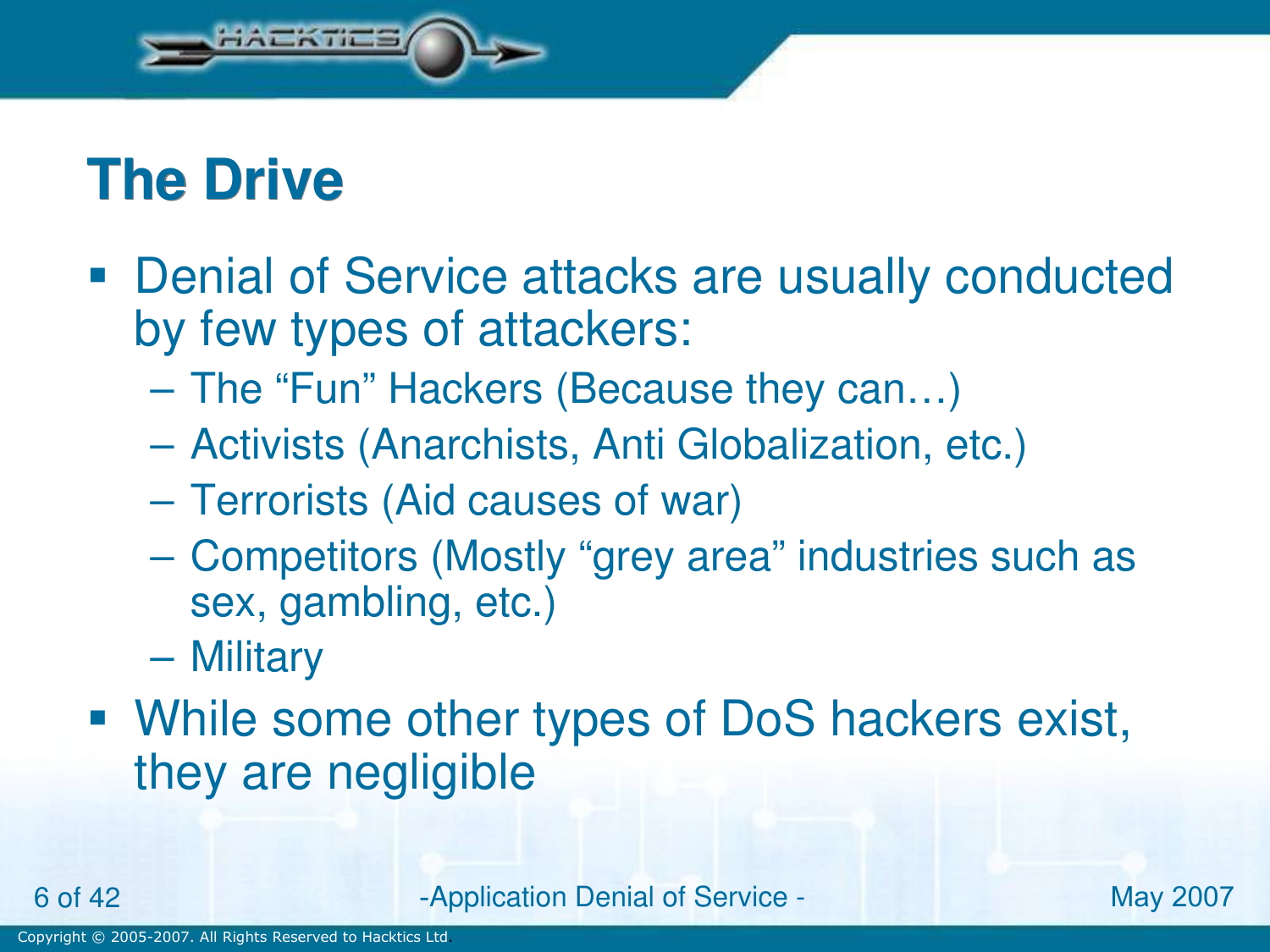

#### **Moving to the Present**

- Simple, grand scale DoS attacks such as used before are rarely found
- **Inherent exploits and simple vulnerabilities are** already fixed
- Modern technologies (firewalls, IPS) make DoSeven harder
- **The desire for DoS, however, has not diminished**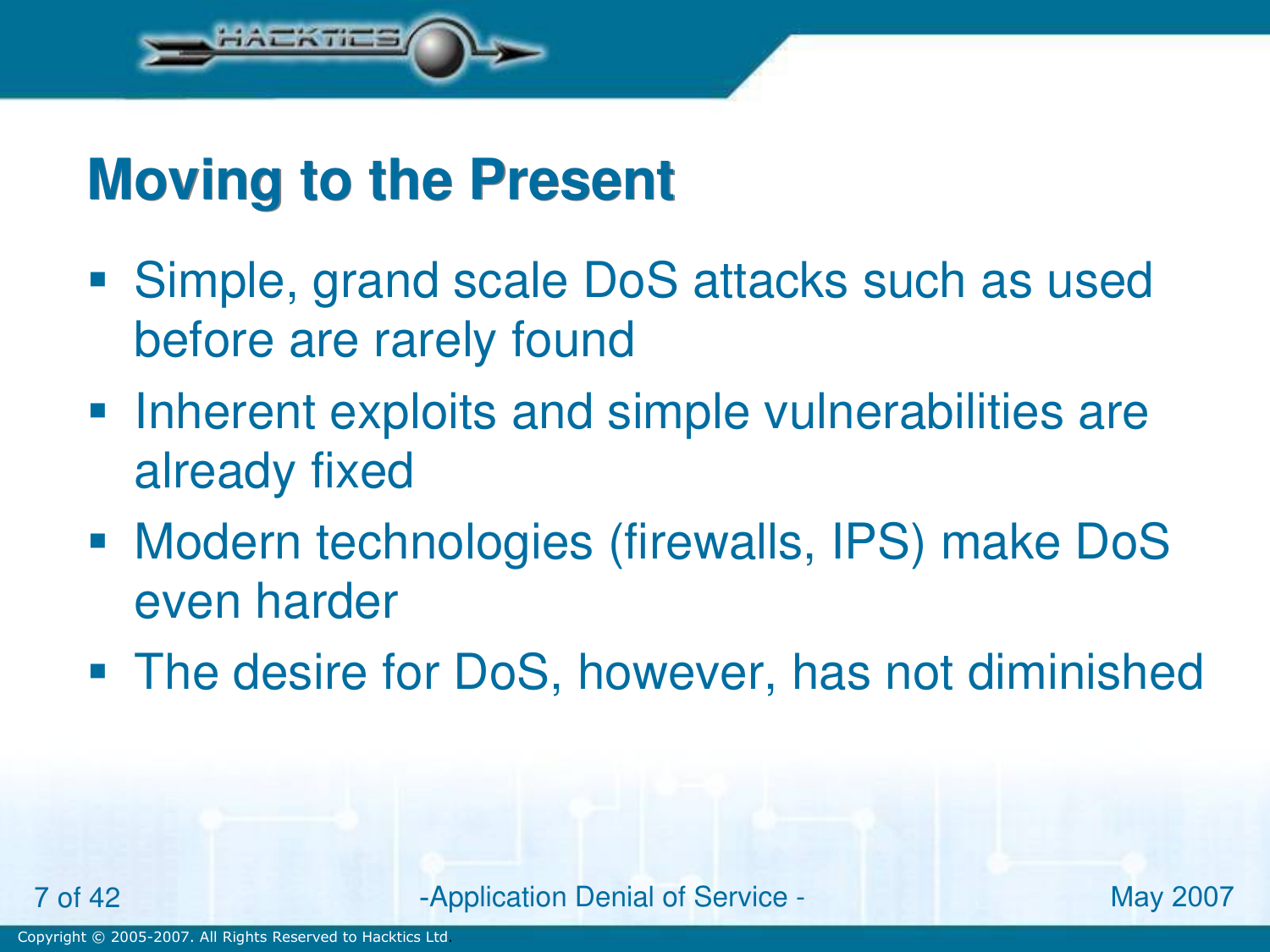#### **DDoS – Distributed Denial of Service**

- With improvement in DoS protection, the next step was to simply exhaust the bandwidth of desired hosts
- This is achieved by utilizing a "Distributed Denial of Service" attack (DDoS).
- With DDoS, every member of the attack generates relatively small amounts of traffic. The combined result overwhelms the remote system.

**Application Denial of Service - May 2007** 

**SAUTH**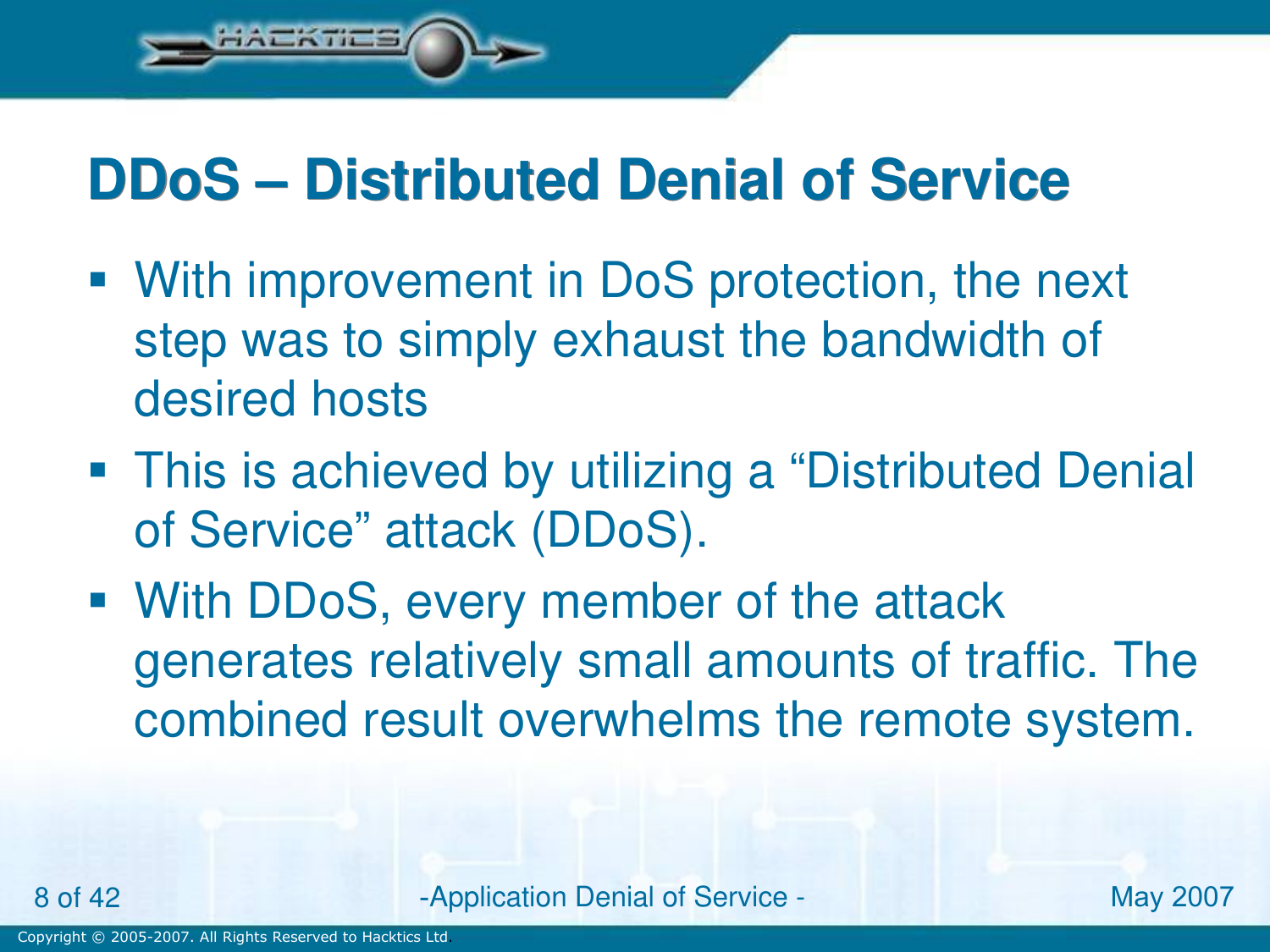

## **Application Level DoS Techniques**

Copyright © 2005-2007. All Rights Reserved to Hacktics Ltd.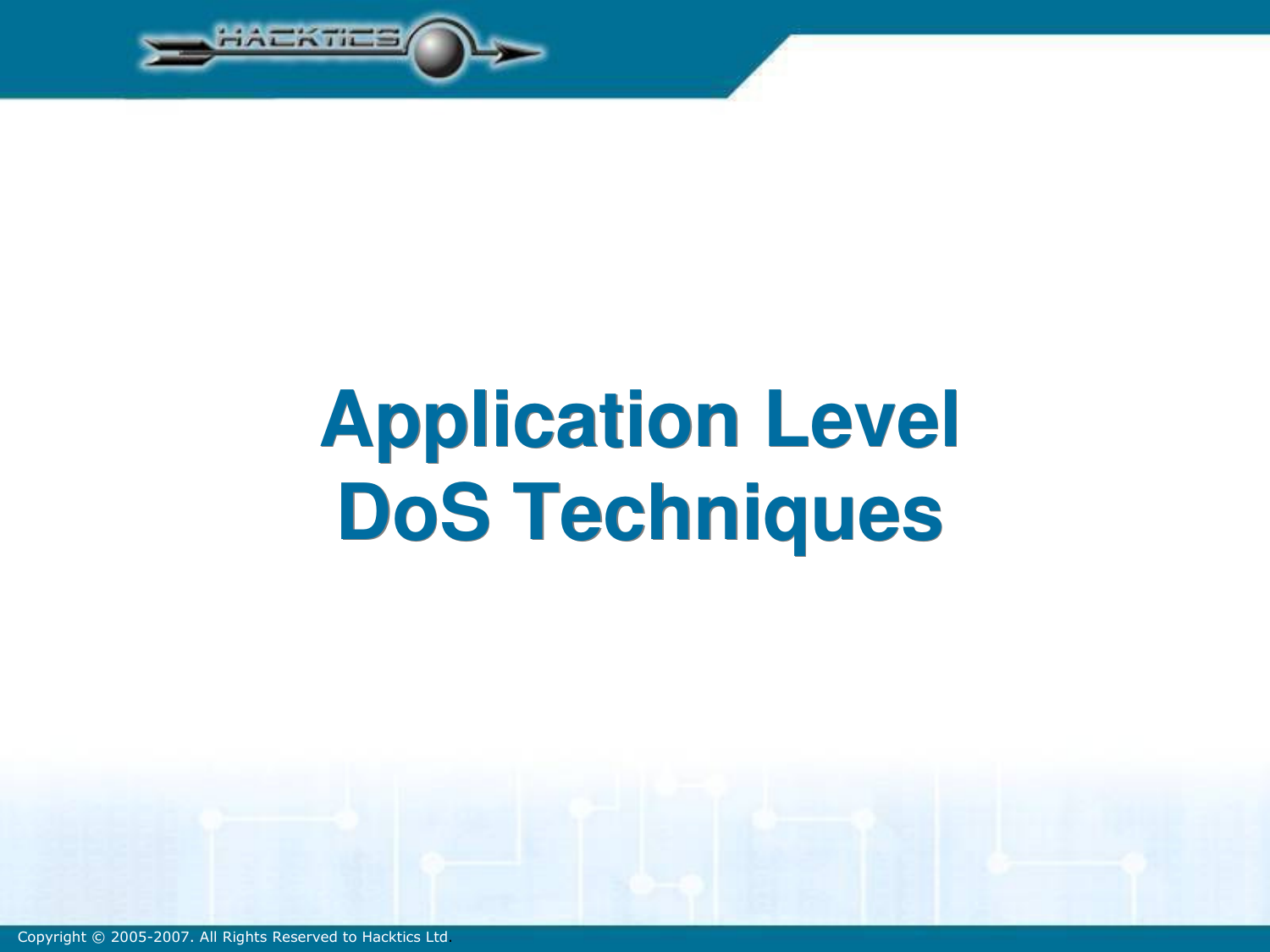

#### **Overview**

- **Application layer DoS attacks are evolving as** part of the evolution of application attacks
- The denied service is the application itself (rather than the host) – effectively preventing usage of the system.
- Take advantage of flaws in the code to perform the DoS
- The benefit for the attacker does not require the same effort to achieve as a DDoS attack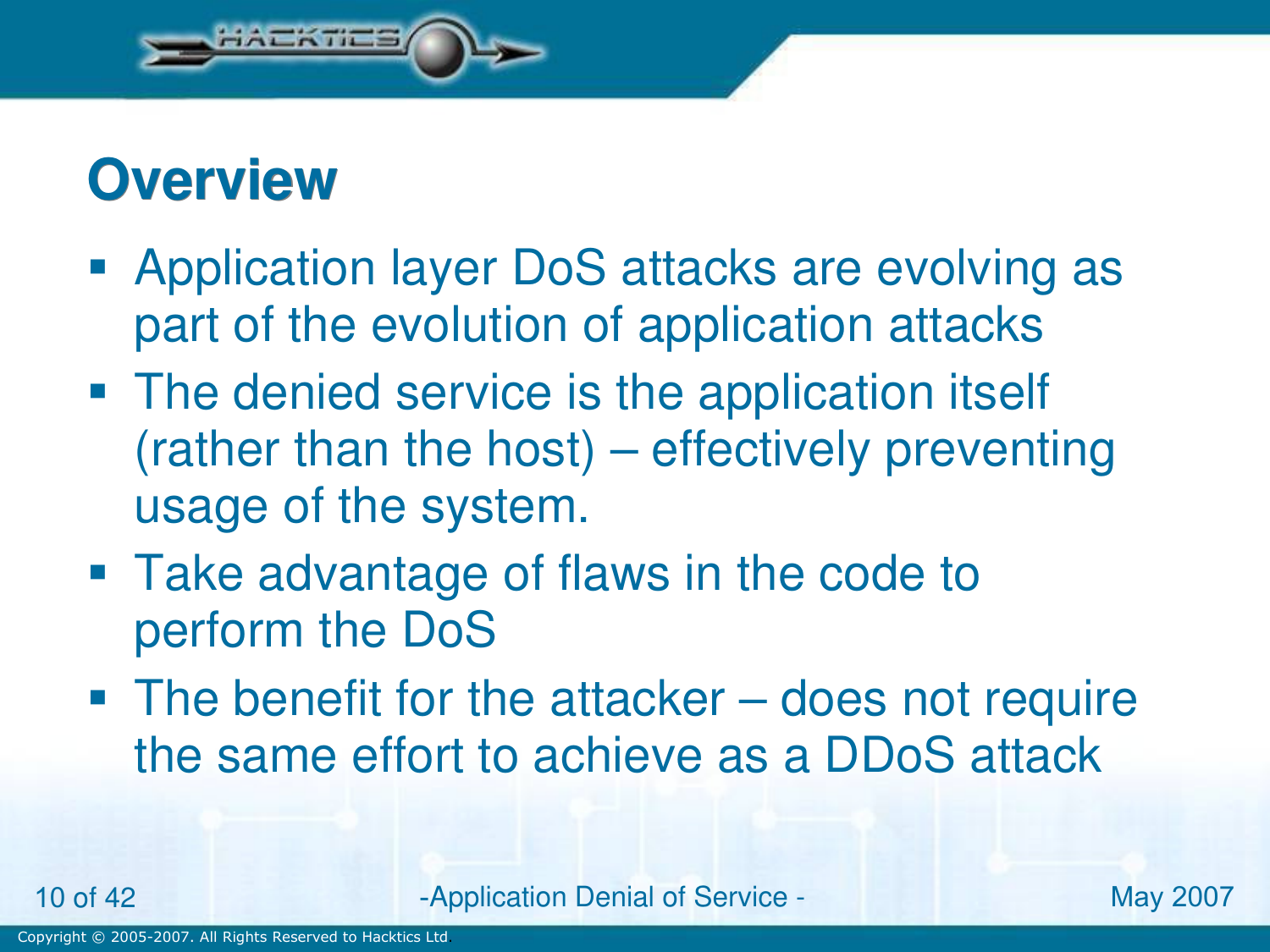

#### **Overview**

## DoS can be achieved in various ways:

- Application Crashing
	- Memory Access Violation (Buffer Overflow)
	- Various Exceptions
- Data Destruction
- Resource Depletion
	- Memory
	- CPU
	- Bandwidth
	- Disk Space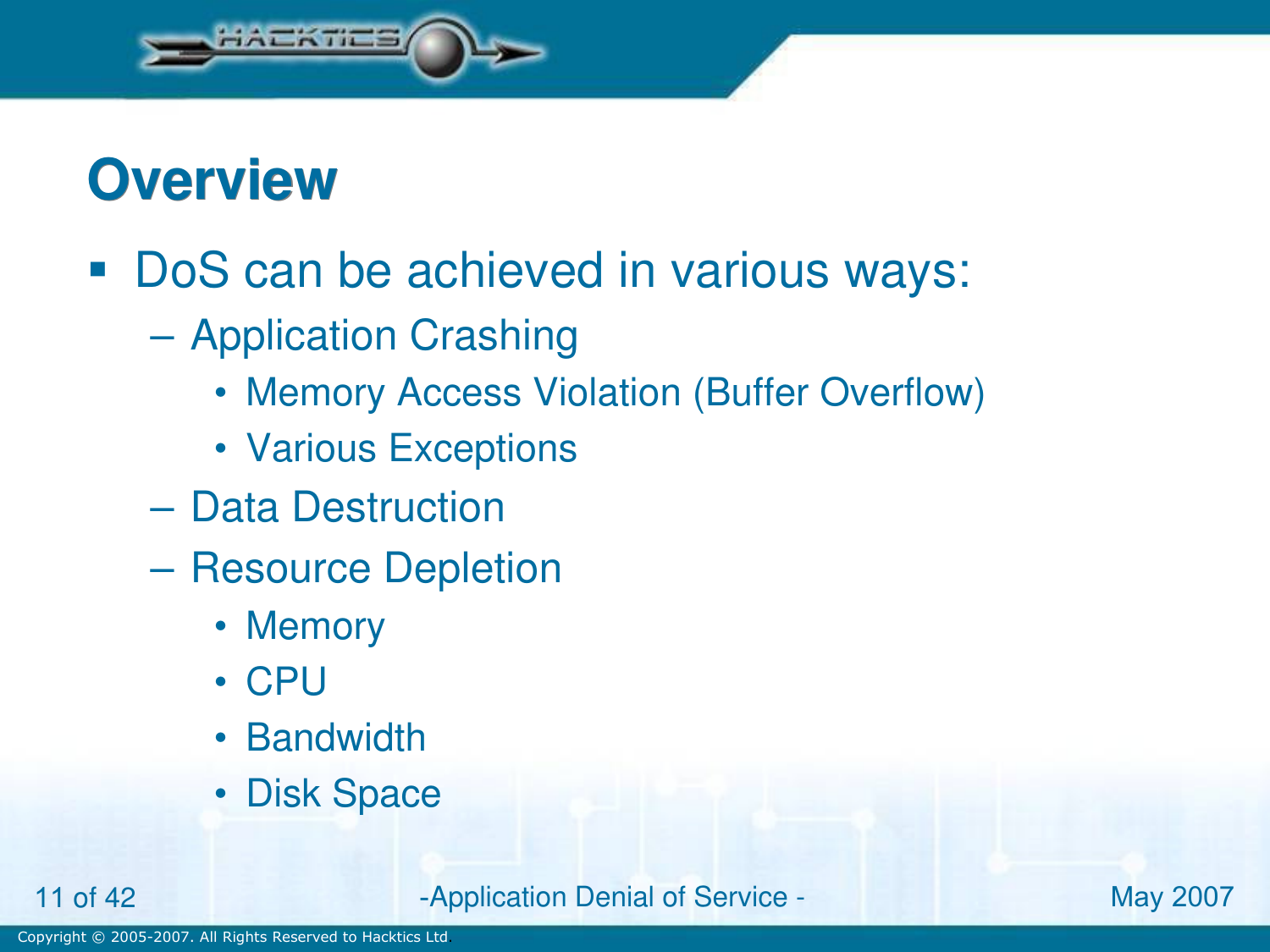

## **Application Crashing**

- Common way of performing a Denial of Service attack
- In many cases, certain types of inputs may yield an error in the application which it did not anticipate, and will cause it to crash:
	- Buffer Overflows
	- Malformed data causing parser exception
		- Terminating with error
	- SQL Injection (; shutdown --)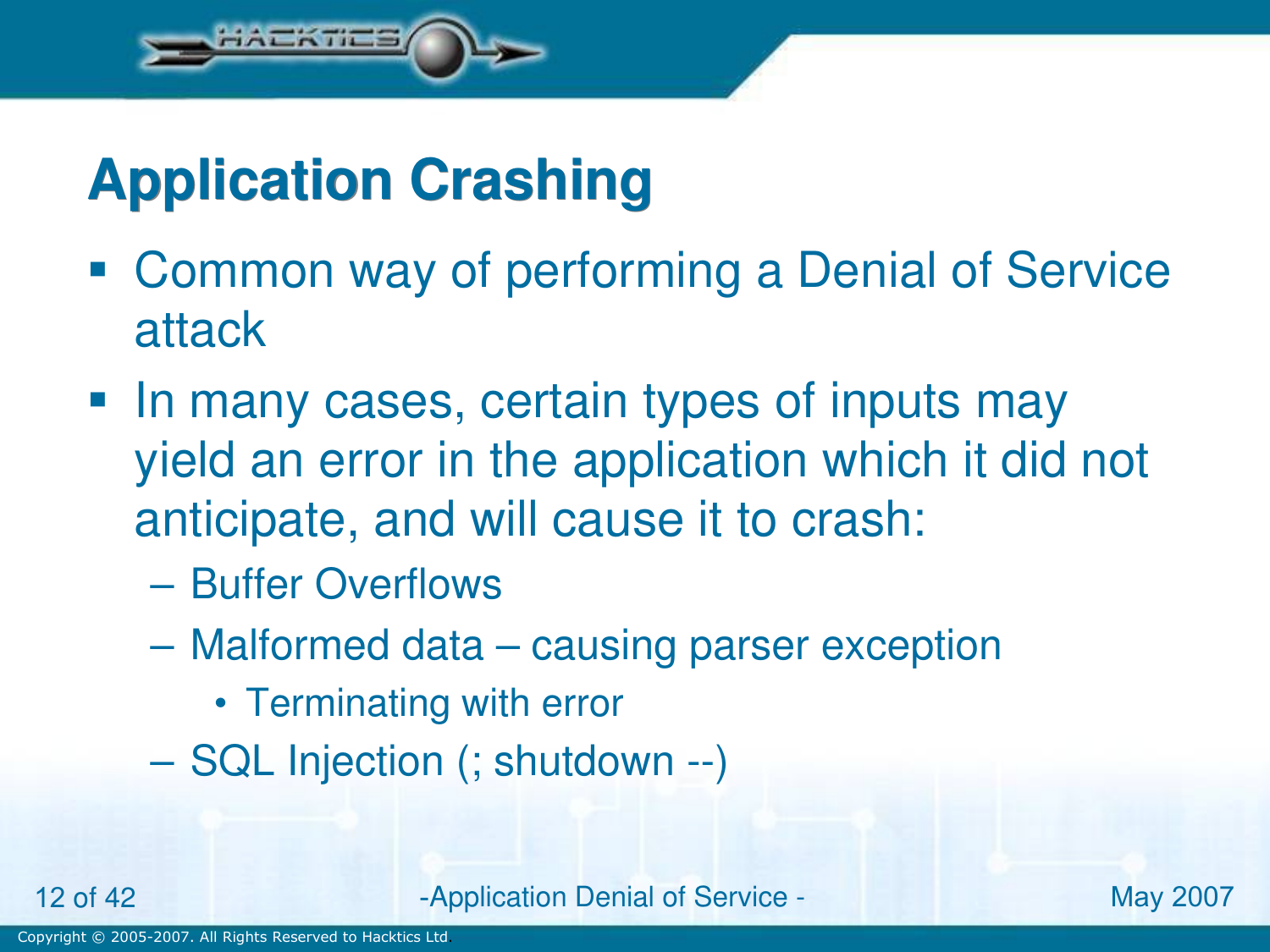

#### **Data Destruction**

- One way to cause a DoS attack is by tampering with the data instead of the service itself
- **If a site is vulnerable to SQL Injection, for** instance, it may be possible to DELETE all data from all tables
- Although the Web site will keep being 'online', it will actually be useless without the information from the Database

**Application Denial of Service - May 2007**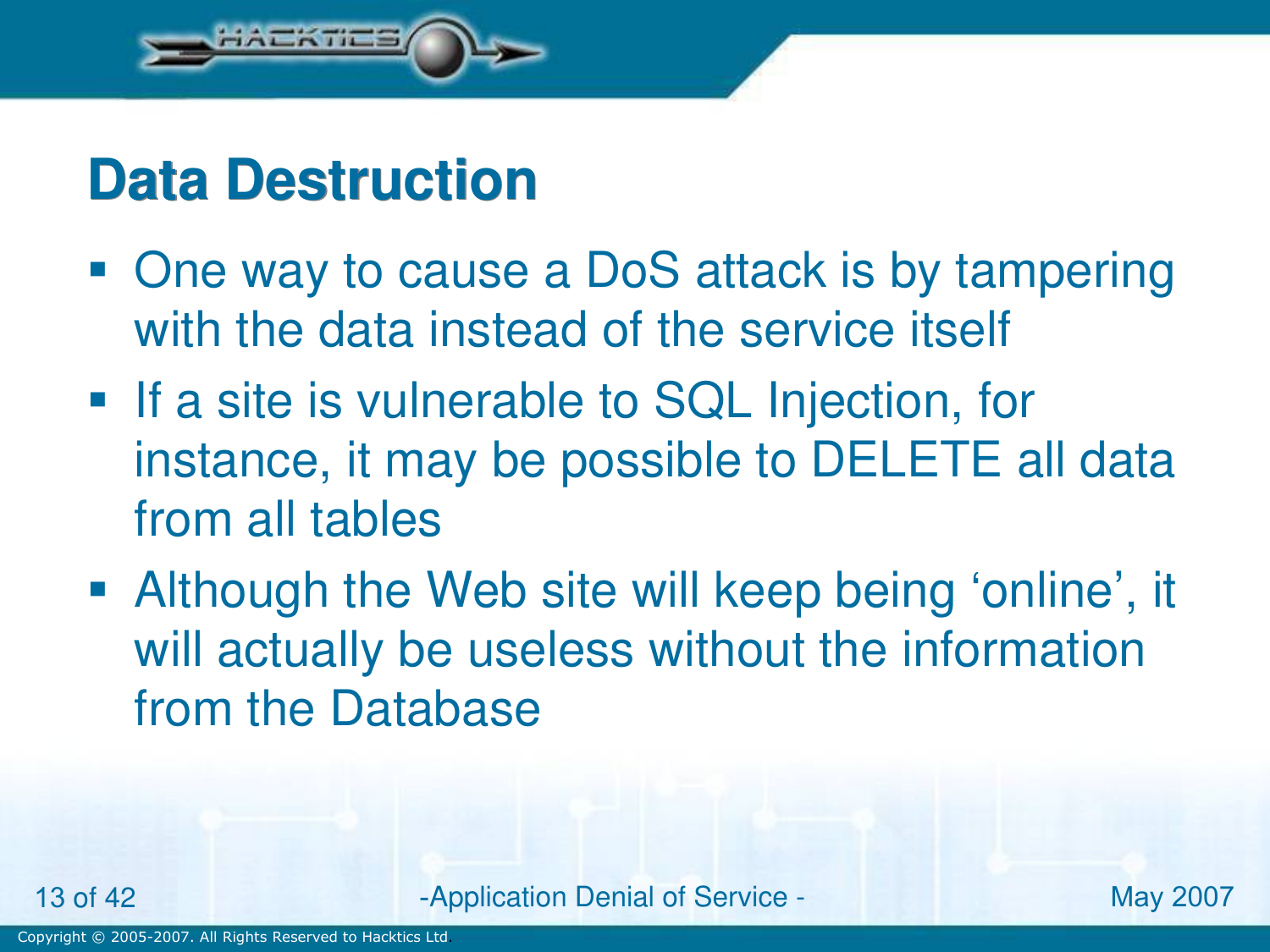

#### **Data Destruction – Example**

- **Intentional User Lock** 
	- Any web application login page
	- Taking advantage of the application security mechanisms to cause DoS by abusing the login failure user lock mechanism
	- Intentionally failing multiple login attempts with each possible username, will eventually result in DoS, since all the application users will be locked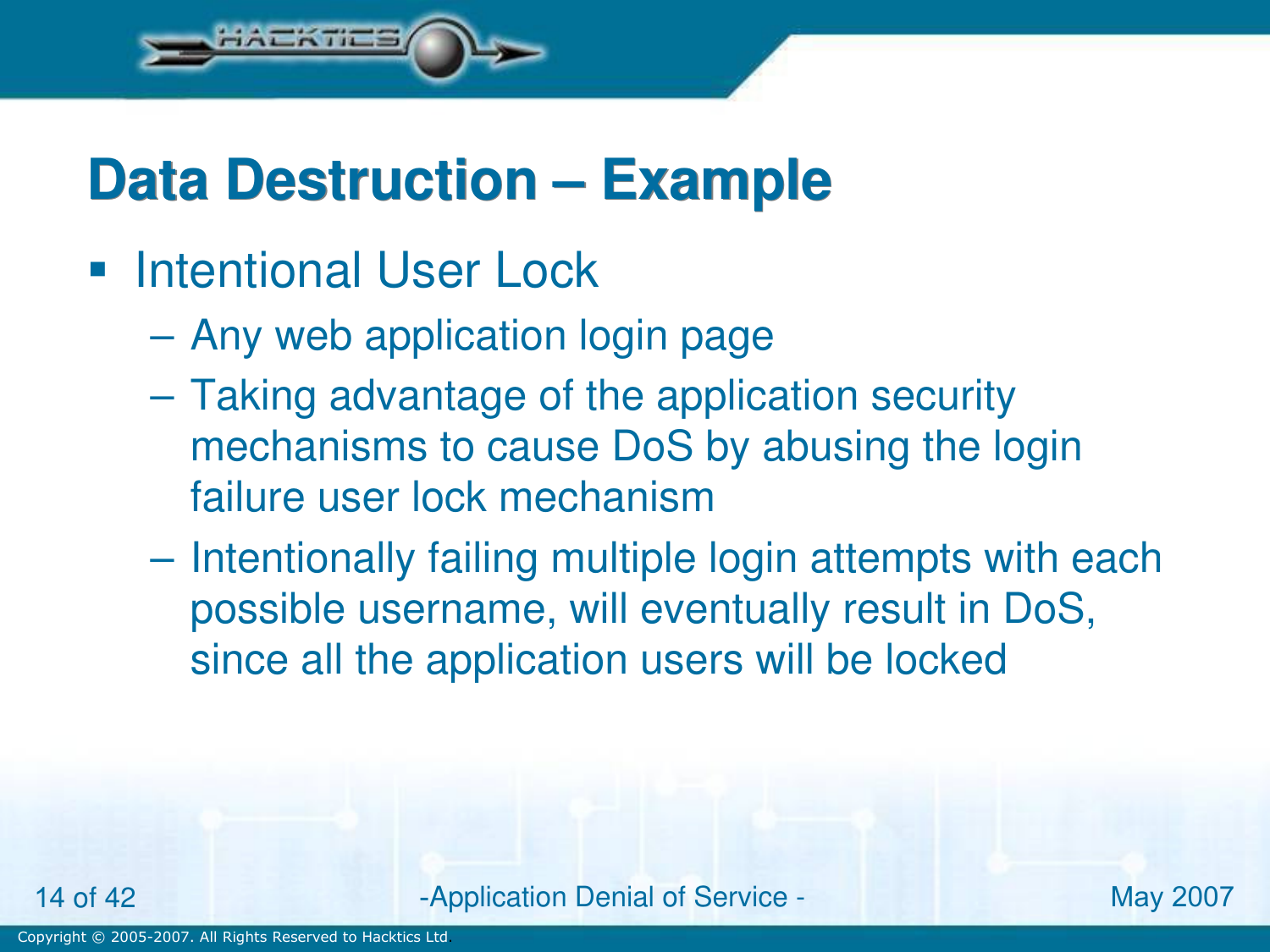

#### **Resource Depletion**

- **Resource Depletion is a technique of** performing DoS attacks on any site or application (unvulnerable to trivial DoS)
- **Classical Resource Depletion simply utilizes** very large amounts of attacker resources
- **Sophisticated attacks pinpoint the weak points** of the application to achieve maximum effect using minimal resources

**Application Denial of Service - May 2007**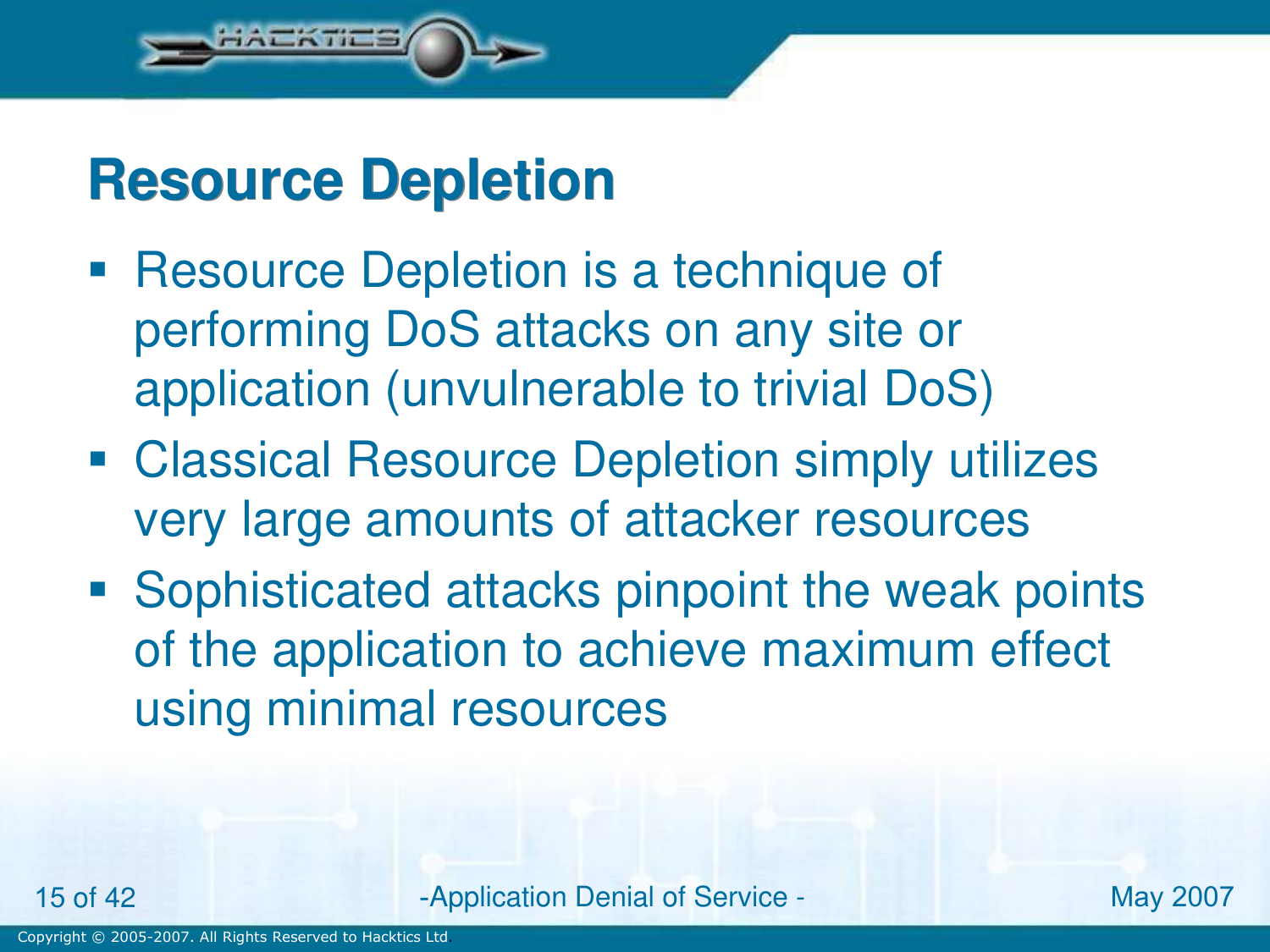CPU Consumption

LATES

- A large Forums application
- Contains millions of messages
- Allow performing sophisticated regular expression searches
- An attacker can easily create complicated regular expressions which consume a lot of CPU each time a search is initiated
- The attacker then writes a script to launch this request over and over again

**Application Denial of Service - May 2007**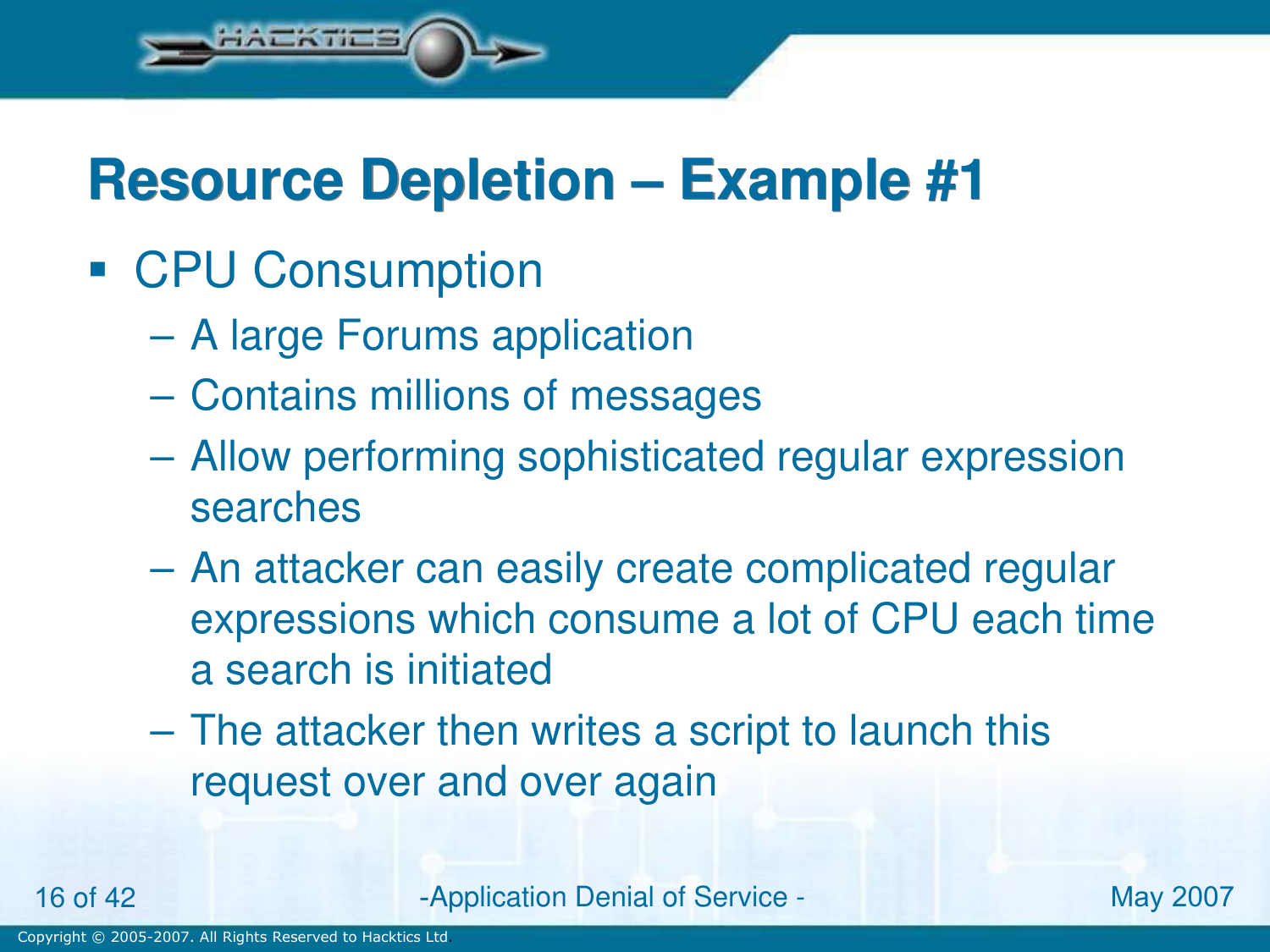**WERTHER** 

- CPU Consumption The SQL Injection version
	- When SQL Injection is possible can be used for DoS even without permissions to Shutdown or **Delete**
	- Creating very intense nested queries does the trick:

```
SELECT A1.*, B1.*<br>FROM A AS A<sup>1</sup>. B AS
FROM A AS A1, B AS B1<br>WIERE EXISTS (SELECT
WHERE EXISTS (SELECT A2.*, B2.*<br>FROM A AS A<sup>2</sup> B AS
                          FROM A AS A2, B AS B2
                         WHERE A1.AID = A2.AID)
   AND EXISTS (SELECT B3.*, A3.*<br>FROM B AS B<sup>2</sup> A AS
                          FROM B AS B3, A AS A3
                          \underline{\textsf{WHERE}} B1.\texttt{BID} = \texttt{B2.BID})
```
**Application Denial of Service - May 2007**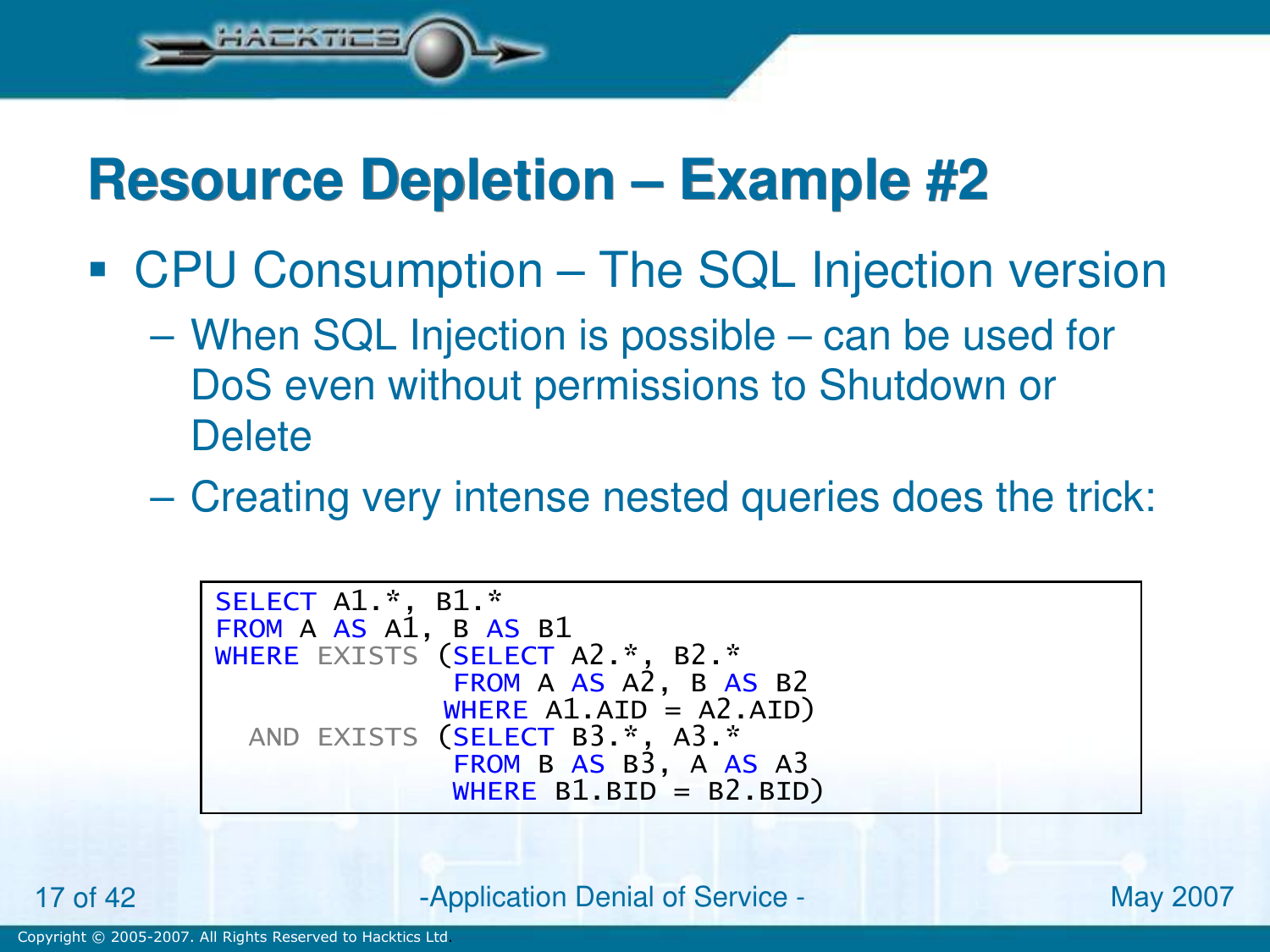**• Memory Consumption** 

 $F = F \cup F$ 

- A Web Mail Application
- Allows uploading files for attachment
- All attachments are stored in the application's memory until the 'Send' button is sent
- There is no limitation on the size or number of attachments
- Assuming the hacker has a lot of bandwidth, the hacker can upload thousands of attachments, consuming all free memory in the machine

**Application Denial of Service - May 2007**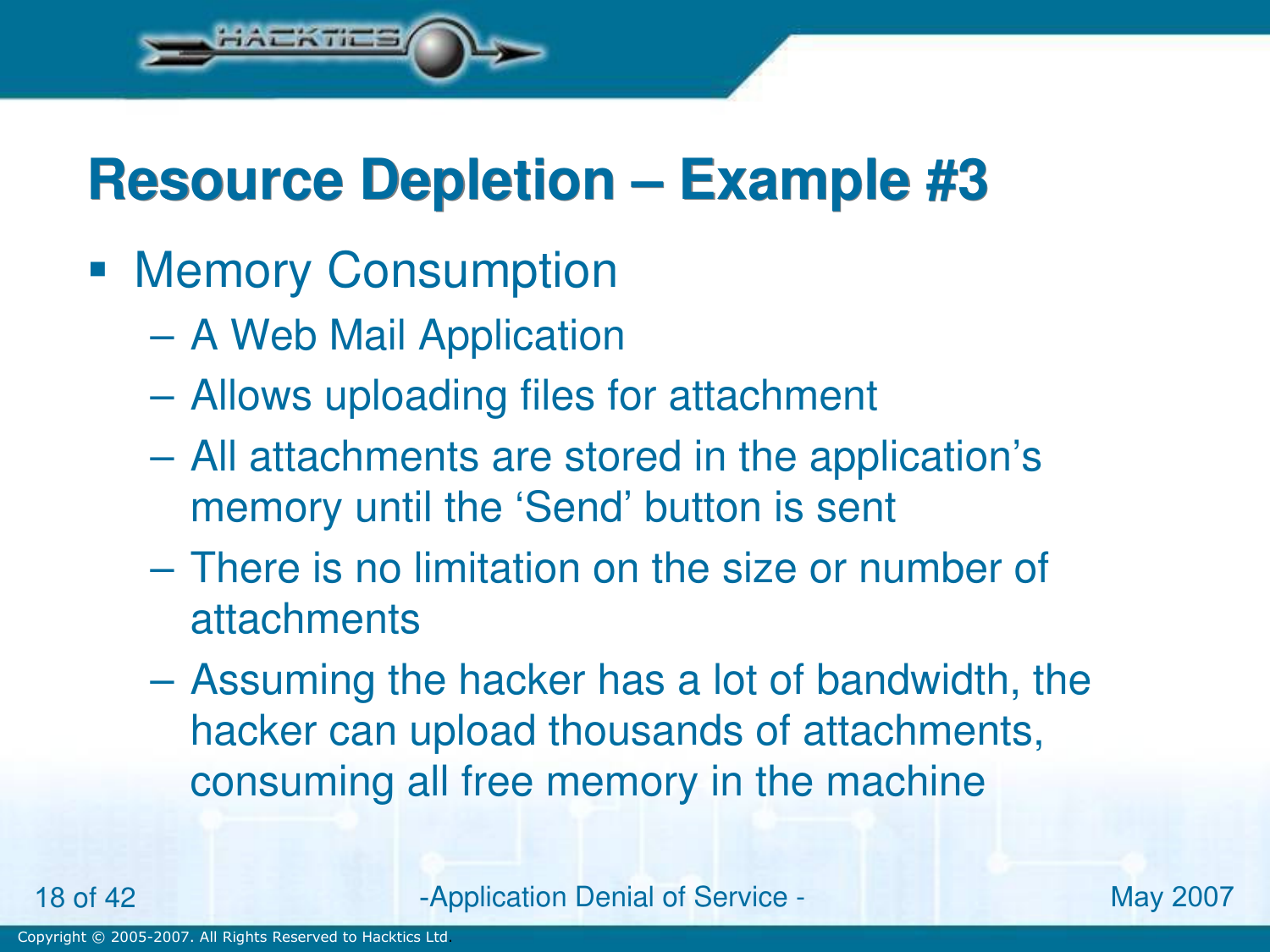Disk Consumption

TERTIES

- Any web application
- Detailed logging is used for each application error
- An attacker identifies a light-weight request which can generate a few KB of log
- The attacker then repeats this until the Disk is full
- Application behavior once Disk is full is unexpected:
	- Application might terminate when not being able towrite to a file
	- If the files are located on the system partitions, the entire machine might crash

**Application Denial of Service - May 2007**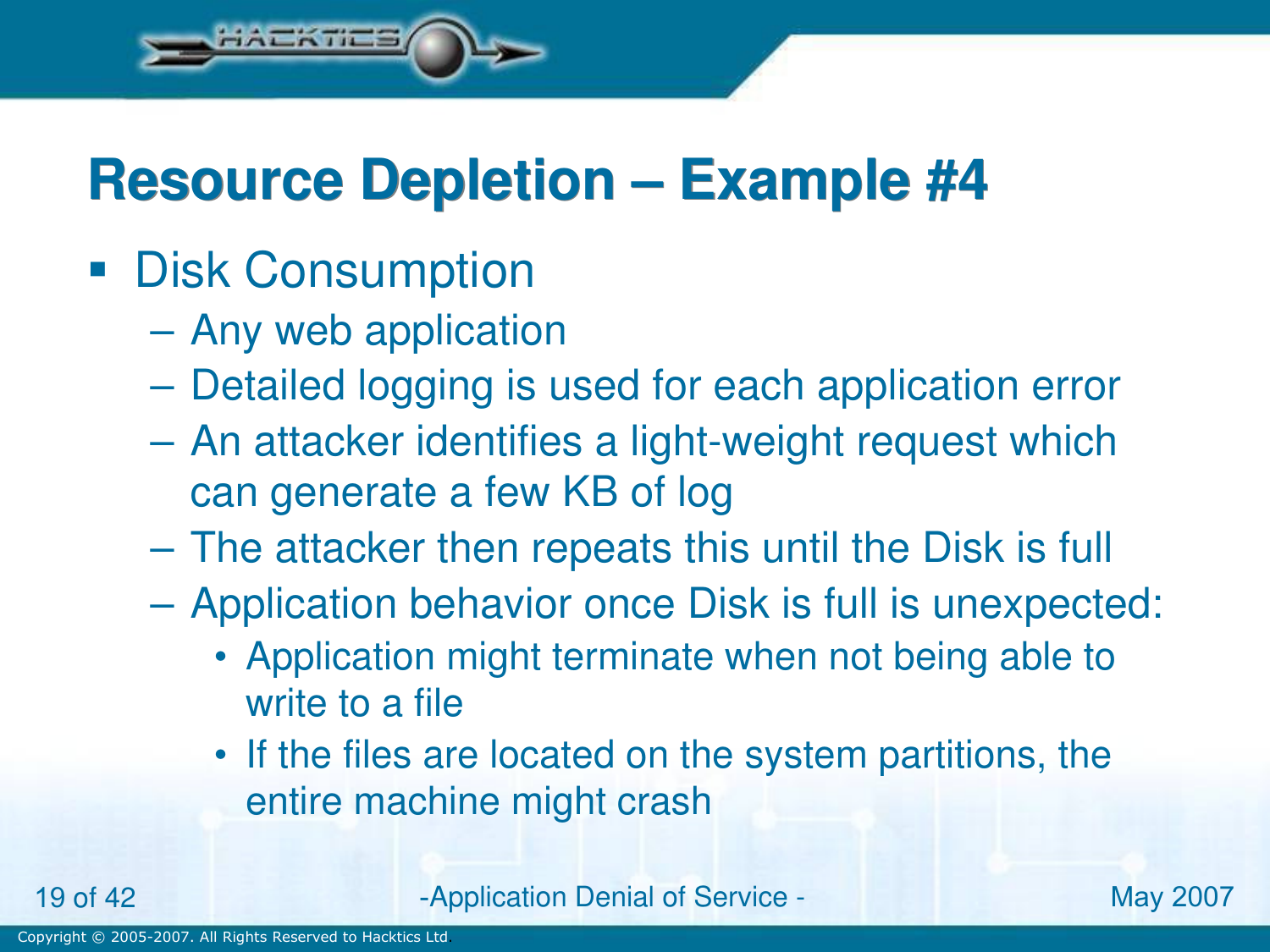Network Consumption

**TENTILE** 

- Any web application
- Attacker has wide Internet connection
- Attacker identifies small requests which result inlarge amounts of data (Display all items in system)
- Attacker can then launch the request over and overagain, causing the database to send large amounts of data back to the web server in each request (potentially exhausting the connection pool as well)

20 of 42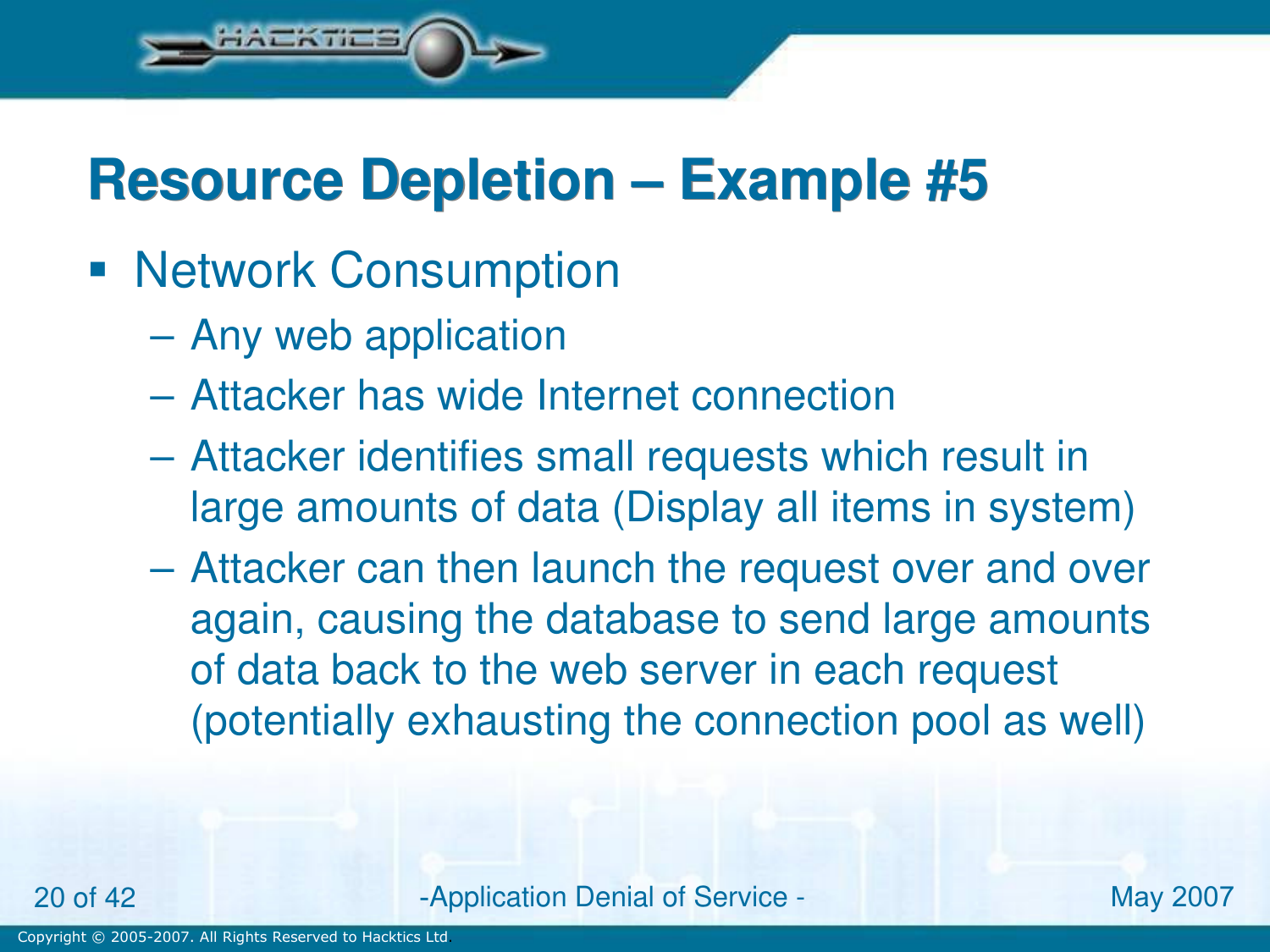## **Distributed Application Denial of Service**

- **Taking application resource consumption** attacks to the next level
- Allows extending the effect of application DoSattacks when the resource consumption is slow
- However, DADoS does **not** rely on the same magnitudes of normal DDoS attacks
- Normally, up to severl dozens hosts is all that is required.

**Application Denial of Service - May 2007** 

 $-0.11$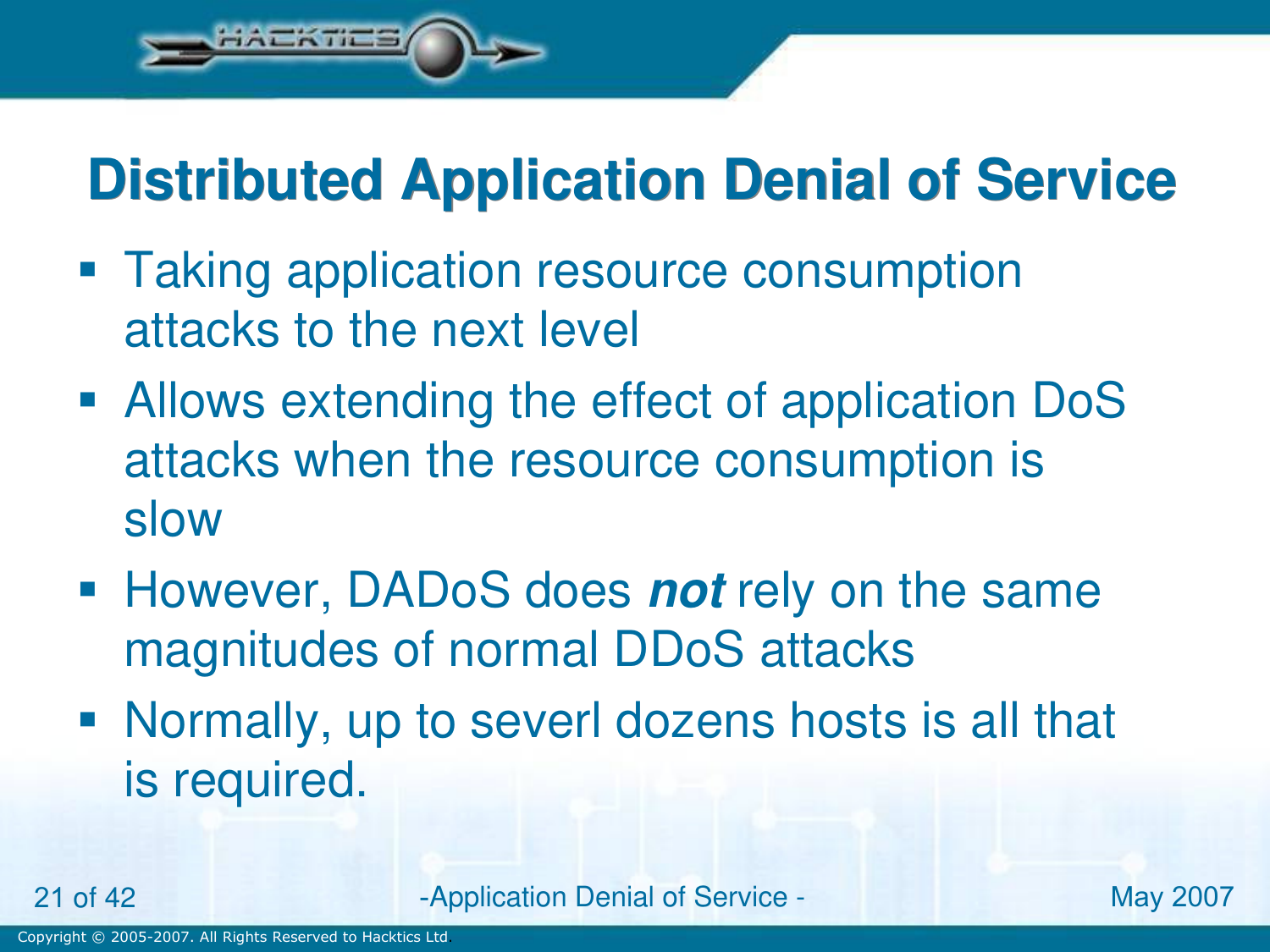

## **Case Study –Denial of Service Testing**

## (Taking Down a Corporate Site with Just Three Laptops)

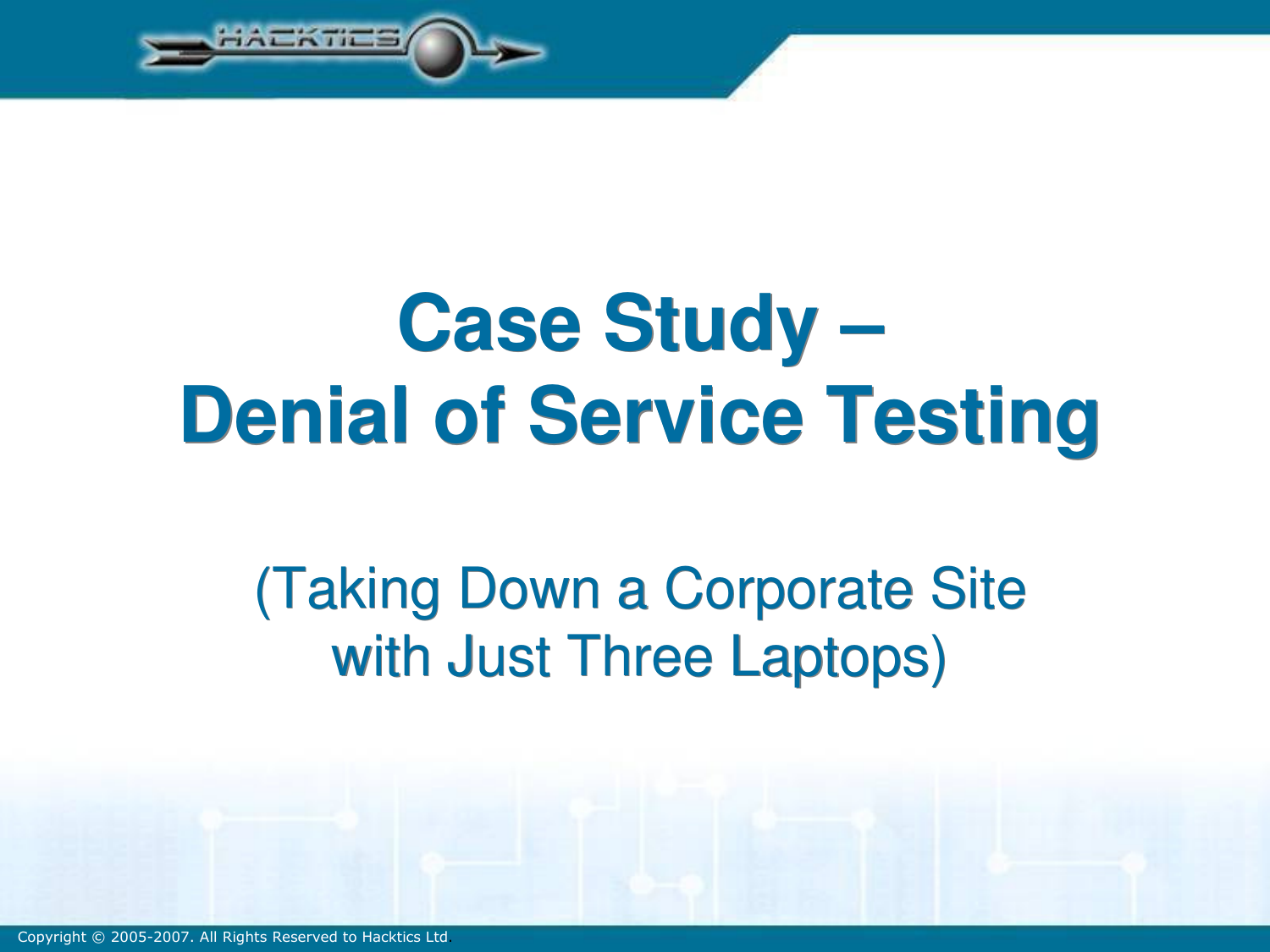

## **Denial of Service Testing**

- Part of the services offered by Hacktics
- **Simulates high-end denial of service attacks**
- **Allows the organization to estimate the risk of** Denial of Service attacks for their internet facing infrastructure
- **Performed off-hours to avoid denial of service** for real users
- DoS attacks include network, infrastructure and application.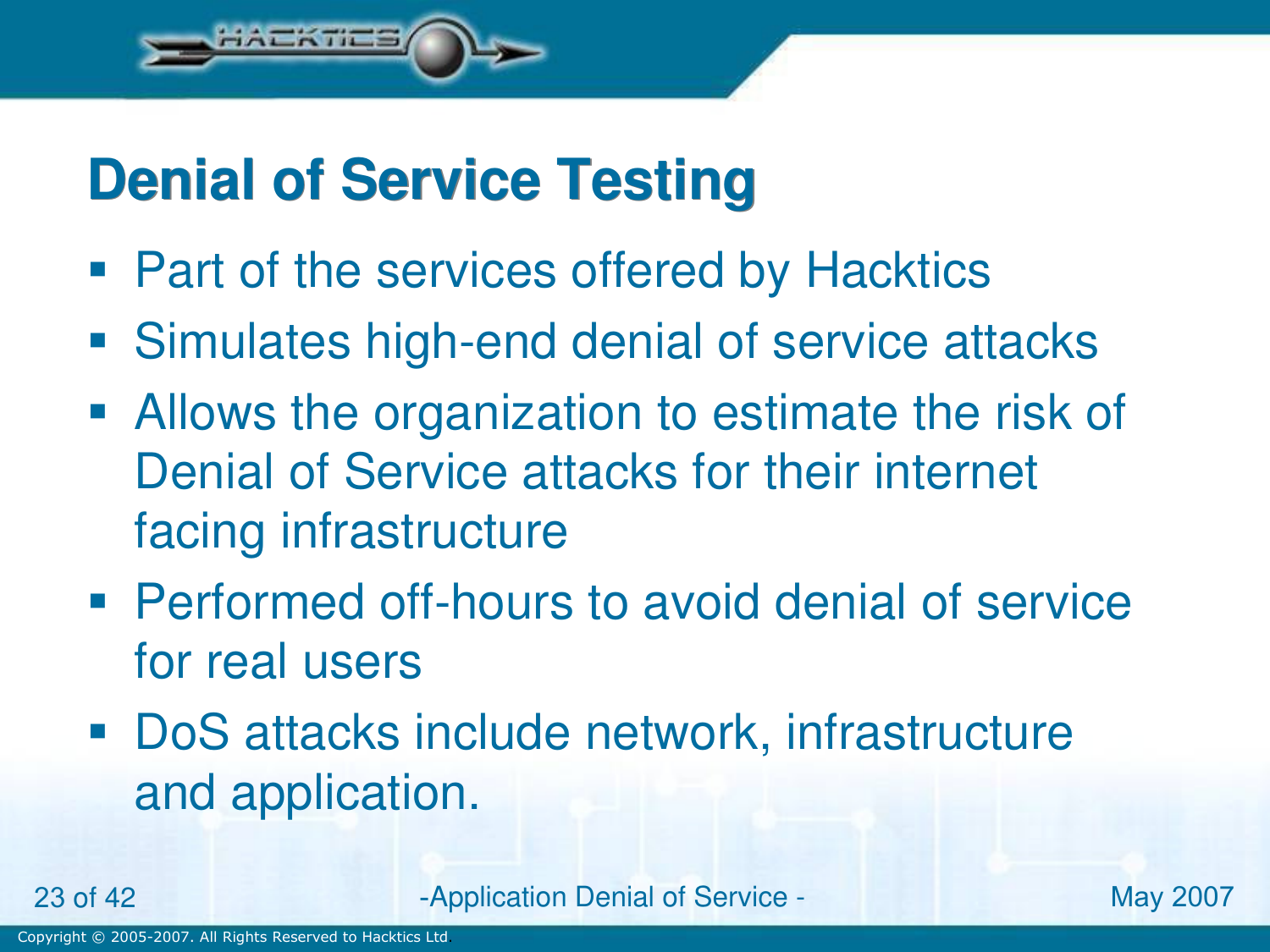## **Denial of Service Testing Case Study**

- Examination of a recent DoS Test conducted for one of our customers (Client X).
- General Information for Client X:

 $F = F \cup F$ 

- Global company with branches in Israel, Europe and the USA
- Internet site contains both public sites (corporate information, products, etc.) and private sites (users self service portal, users information, etc.)
- Overall level of security with the customer is high with an active in house security group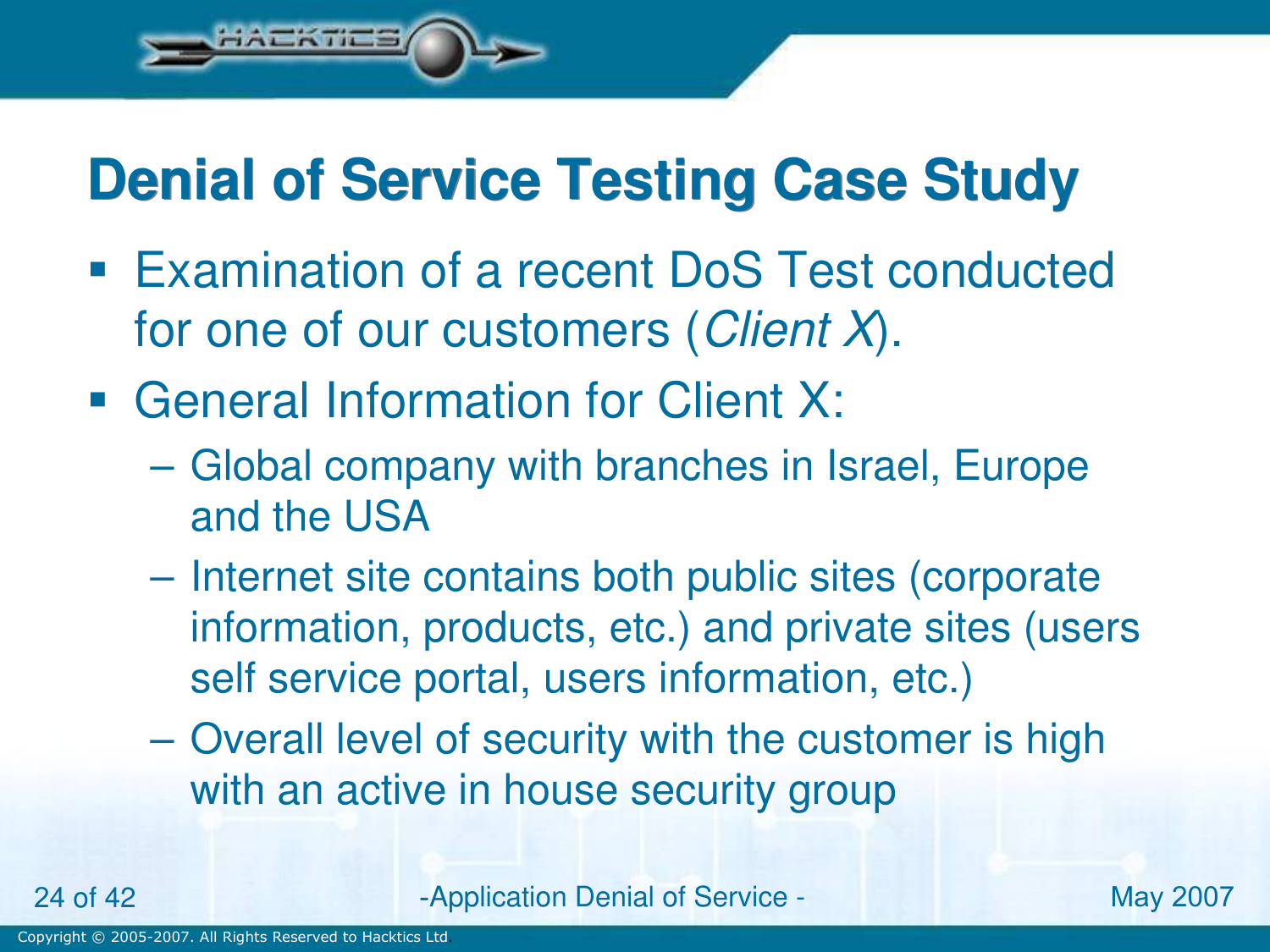## **DoS Testing Case Study Overview**

**Technical Background** 

TERTIES

- Internet Connectivity 3x50Mbps lines with load balancing. ISPs provide Cisco (Riverhead) based Anti DDoS solutions
- **Public Sites** 
	- ~10-15 Web Servers (Mostly IIS)
	- Databases
	- Mail Relay

25 of 42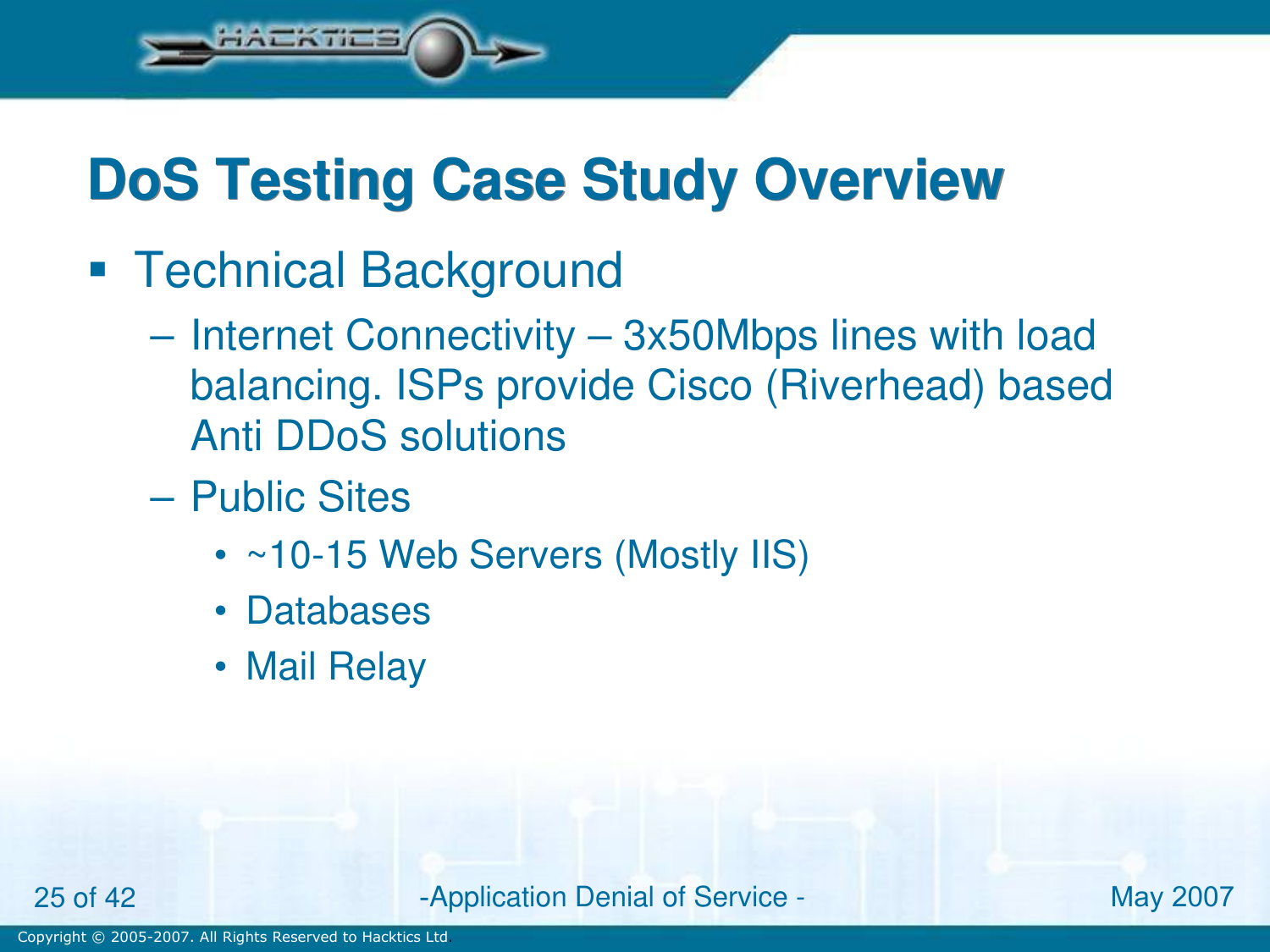## **DoS Testing Case Study Overview**

- Technical Background (Continued)
	- Private Sites

**ALATILS** 

- Authentication Gateway (Reverse Proxy)
- ~20 Web Servers (Mostly IIS)
- Backend Servers
- Databases
- Security of sites is high mostly up to date patches, hardened systems, minimal firewall rules. Additionally, an IPS system monitors the requests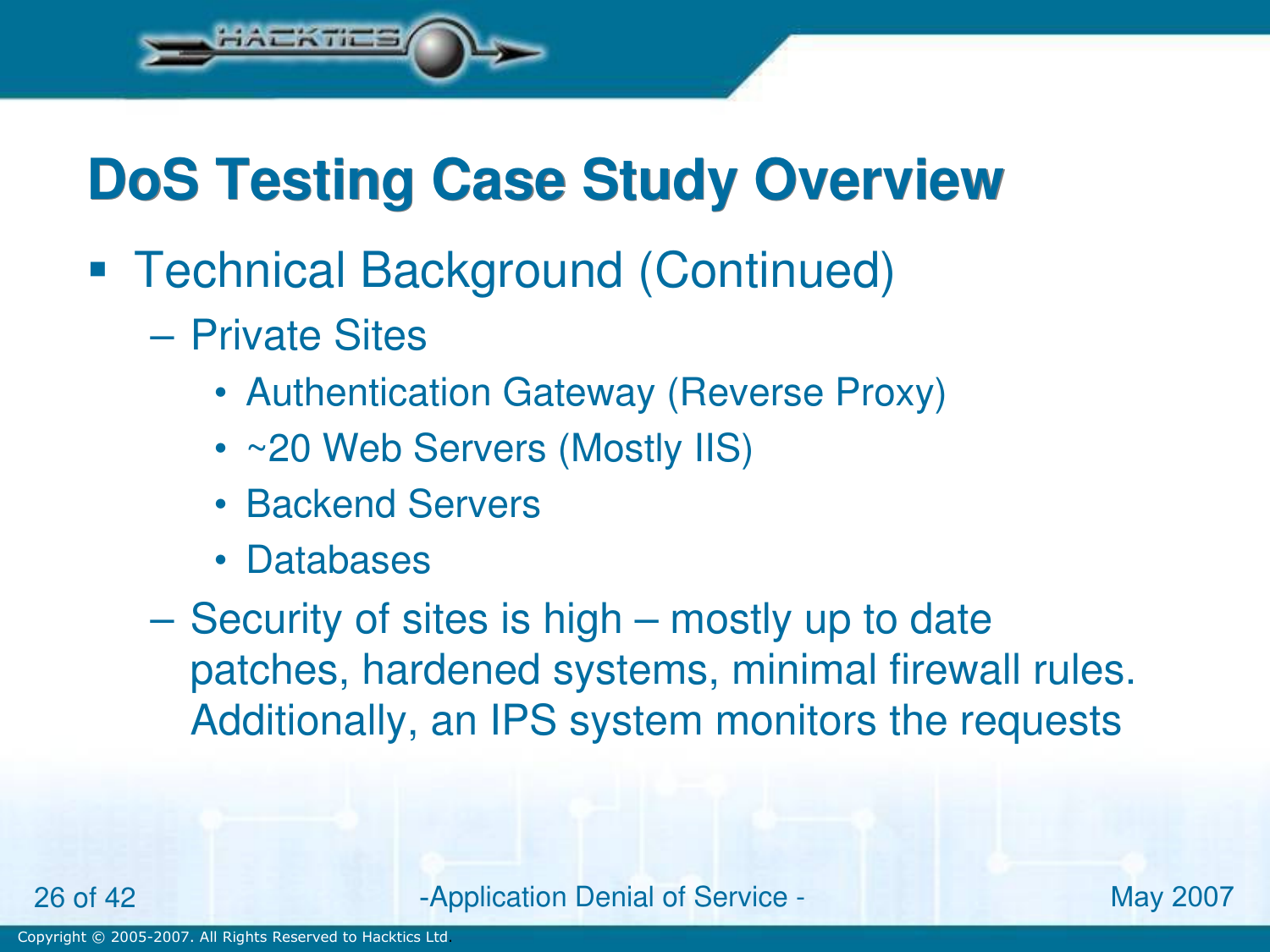

## **Testing Environment**

- The environment was set up to permit as "clean" as possible testing environment
- The entire site was taken off the internet at night time
- A separate dedicated connectivity was set up
- Testing team was equipped with:
	- 5 Laptops
	- 3 ADSL 5M/256k Lines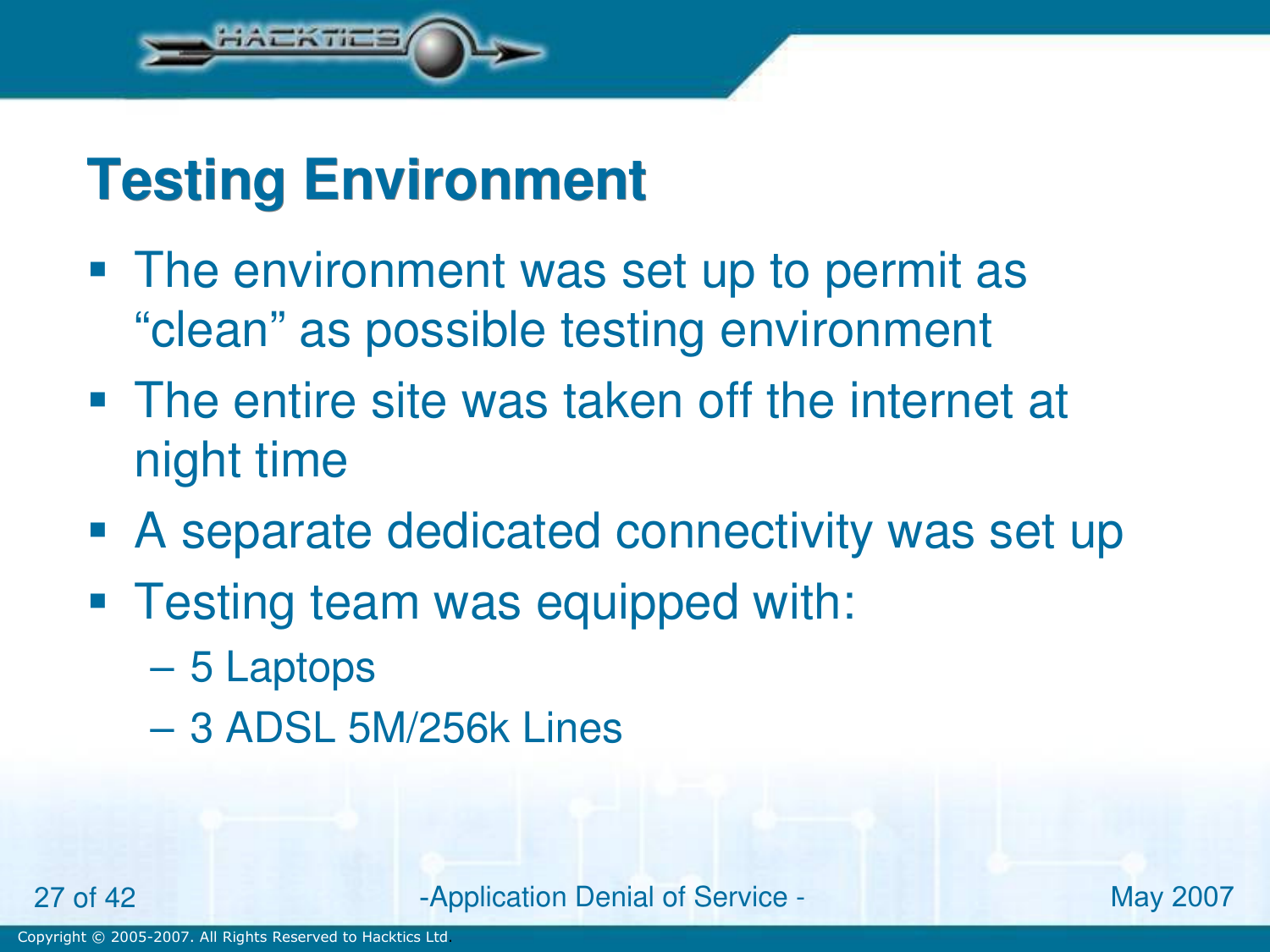

## **Initial Tests**

- Network/Infrastructure Tests yielded nothing significant:
	- Patching combined with IPS prevents exploitation of known vulnerabilities
	- Utilization of testing infrastructure (768kbps upload) prevented actual DDoS (against 150Mbps)
- **Focus was then shifted to the application level:** 
	- Attempting to find Single-Request DoS
	- Attempting to find Resource Depletion DoS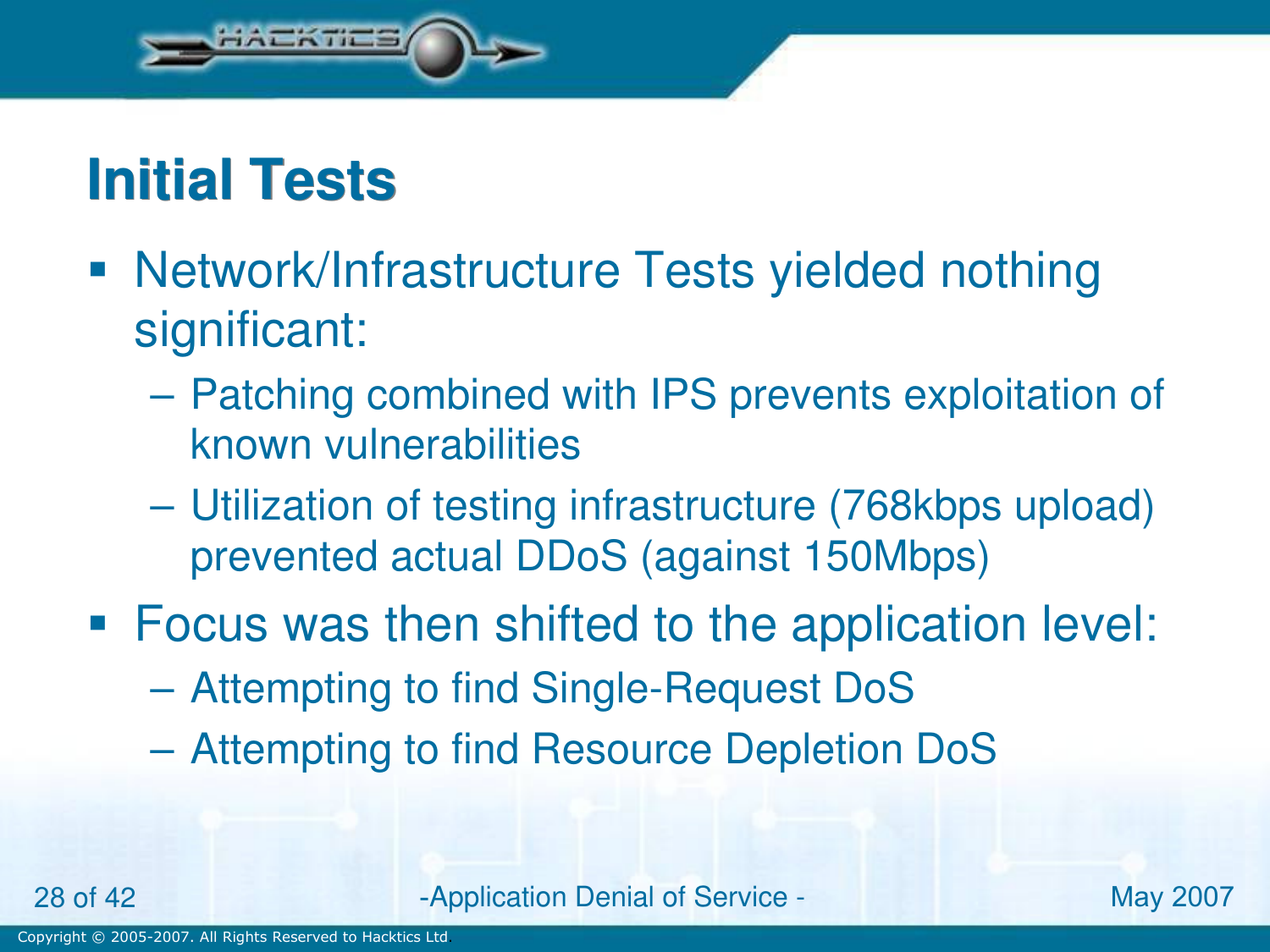### **Resource Depletion DoS Tests**

■ Test Plan:

LATES

- Identify Resource Intensive Pages (Both public andprivate sites)
- Create scripts for generation of requests, overcoming several obstacles:
	- DoS/DDoS Protection Solution (Cisco/Riverhead)
	- Authentication Gateway (Reverse Proxy)
	- Dynamic URLs
- Execute scripts from several hosts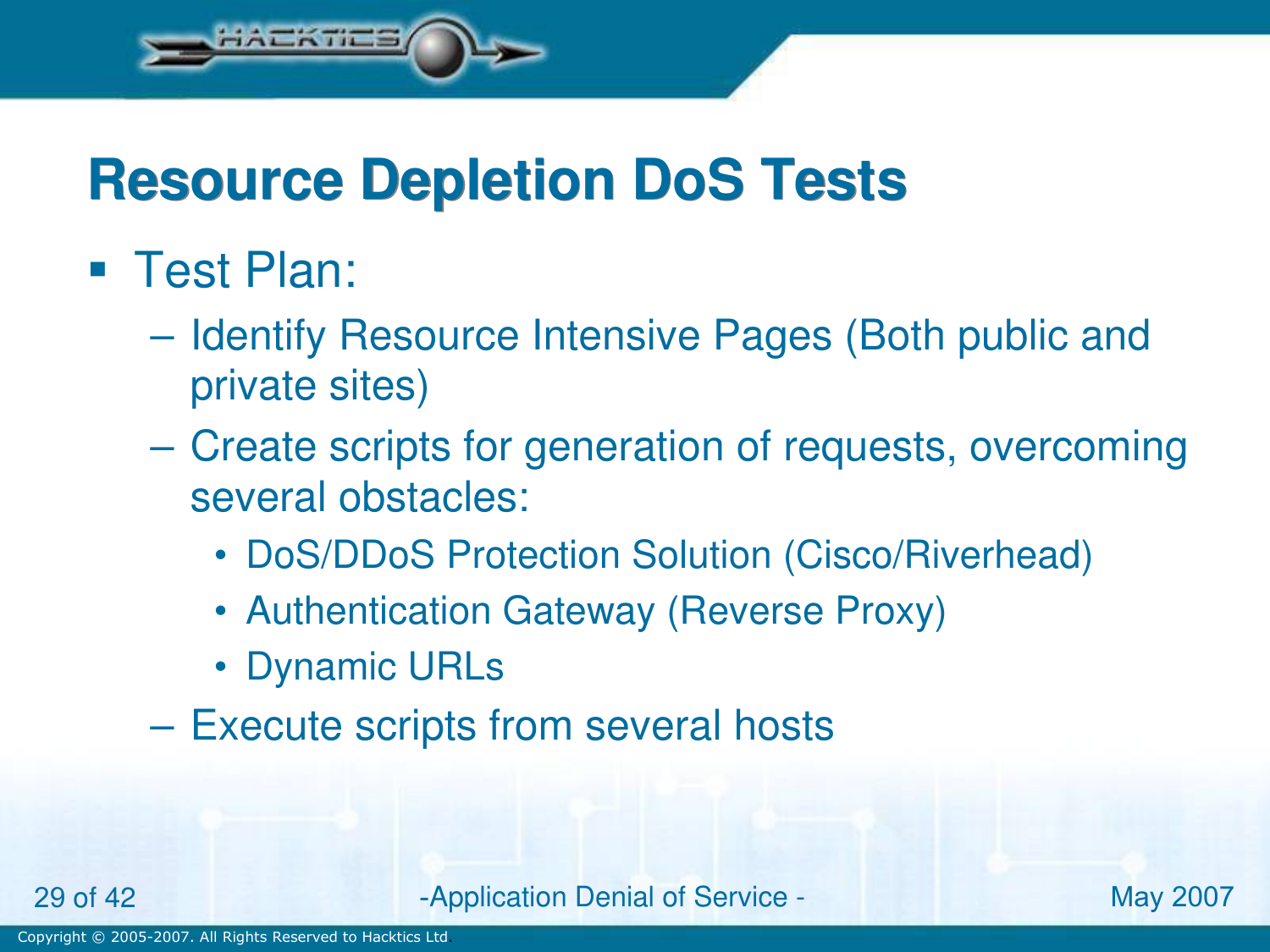## **Identifying Resource Intensive Pages**

- **Browsing the application as a regular user and** as an attacker (using interception proxy)
- **Identifying pages/operations which either:** 
	- Seem to take longer to complete than other pages in the system
	- Perform complicated tasks (data mining, communication with external environments, etc.)
	- Behave slower when provided with invalid input.

**Application Denial of Service - May 2007** 

sta viten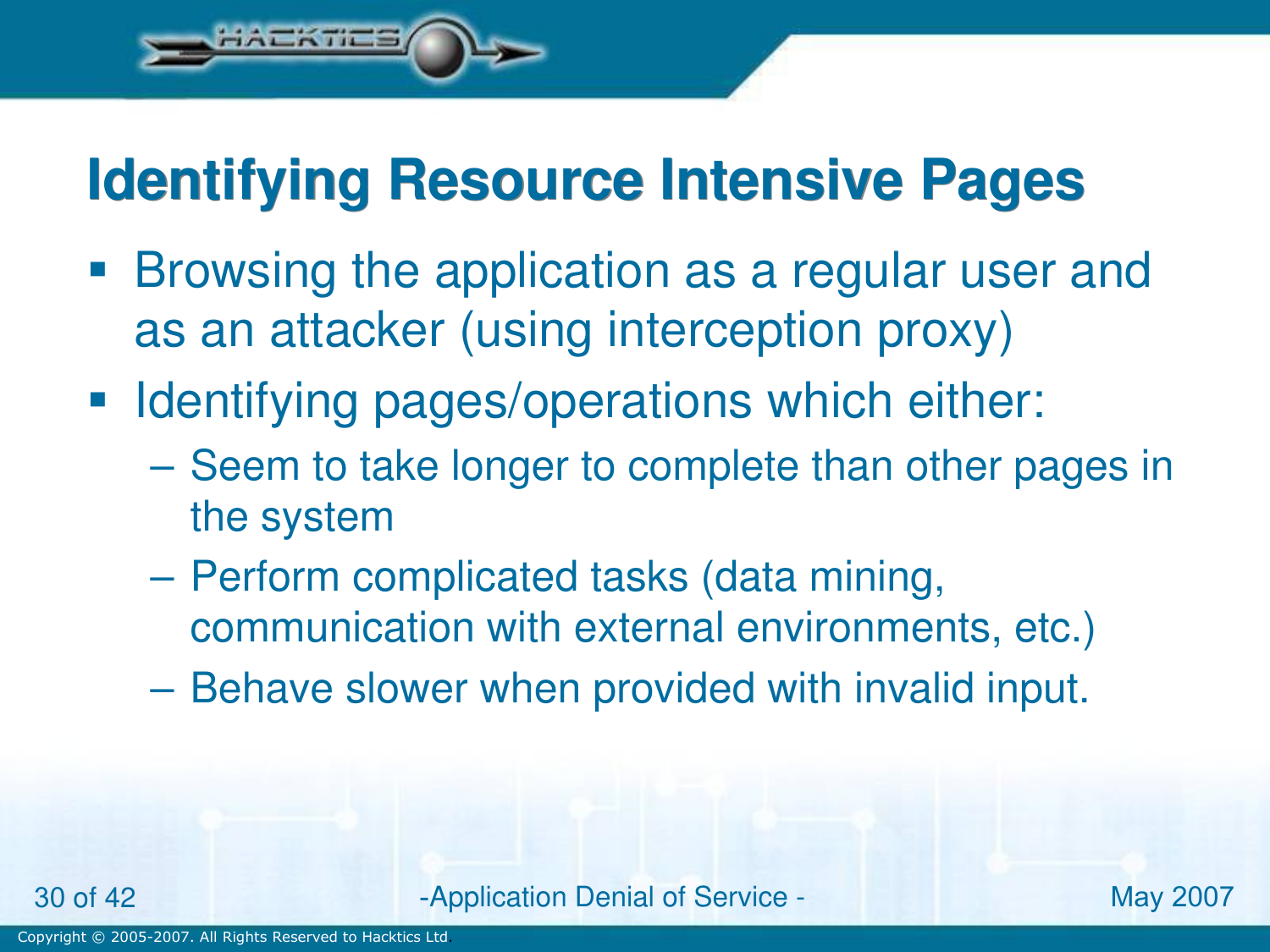

## **Script Generation**

- **Perl script capable of** 
	- Generating large number of requests per second
		- Utilizing 90 simultaneous threads
		- Up to several hundred requests/second
	- Authentication
		- Authenticate via Authentication Gateway
		- Maintain Authenticity
	- Request Adaptation
	- Request Mutation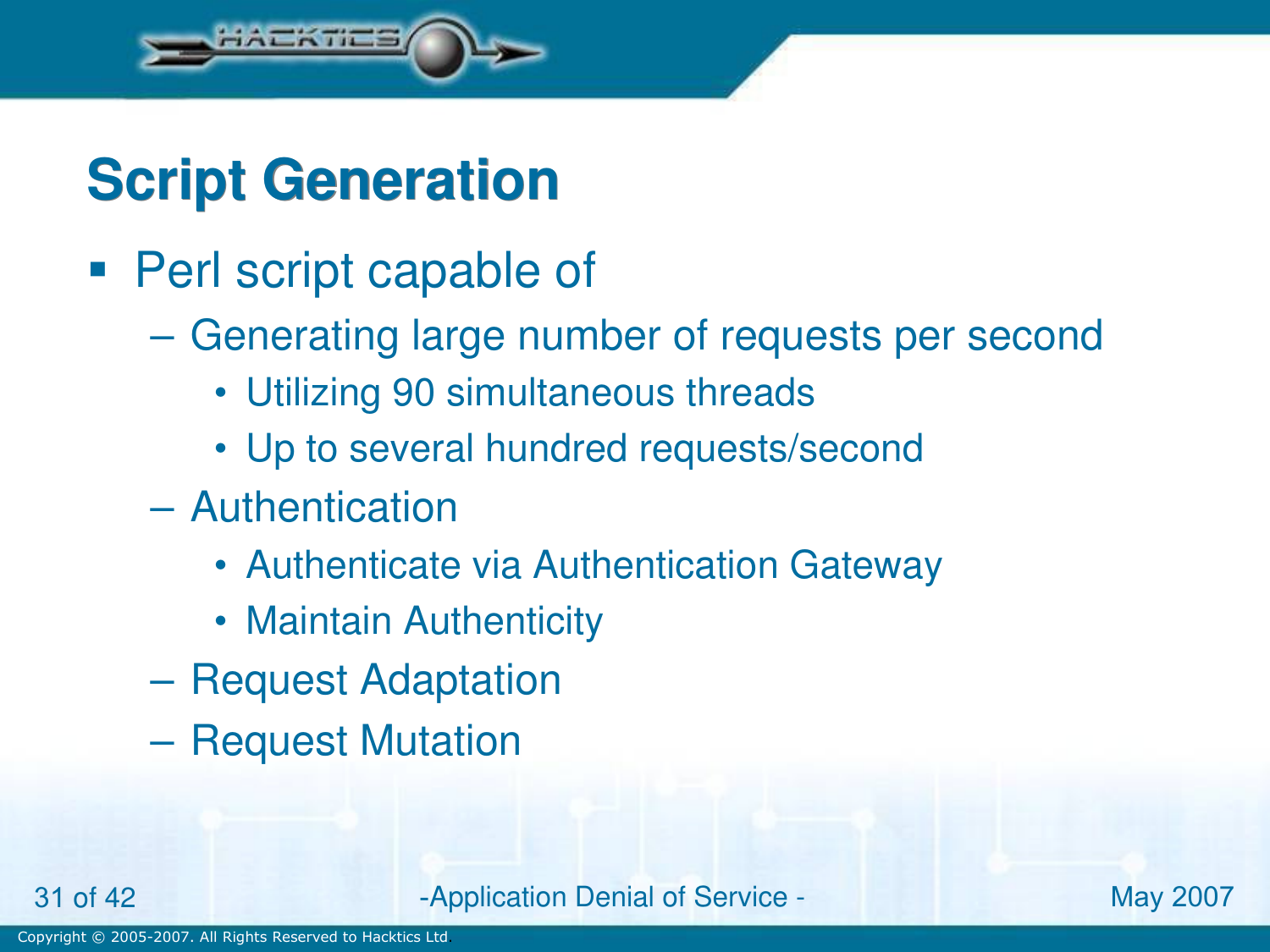## **Authentication Gateway Challenge**

Works as a reverse proxy

**THE REAL PROPERTY** 

- **Requires authentication information for accessing** protected servers
- **The script should be able to authenticate, retrievery** relevant information (cookie, URLs, etc.) and embed it into the code
- The authentication gateway in use was non standard, including part of the session information in the URL, requiring additional request adaptation

of 42 - Application Denial of Service - May <sup>2007</sup>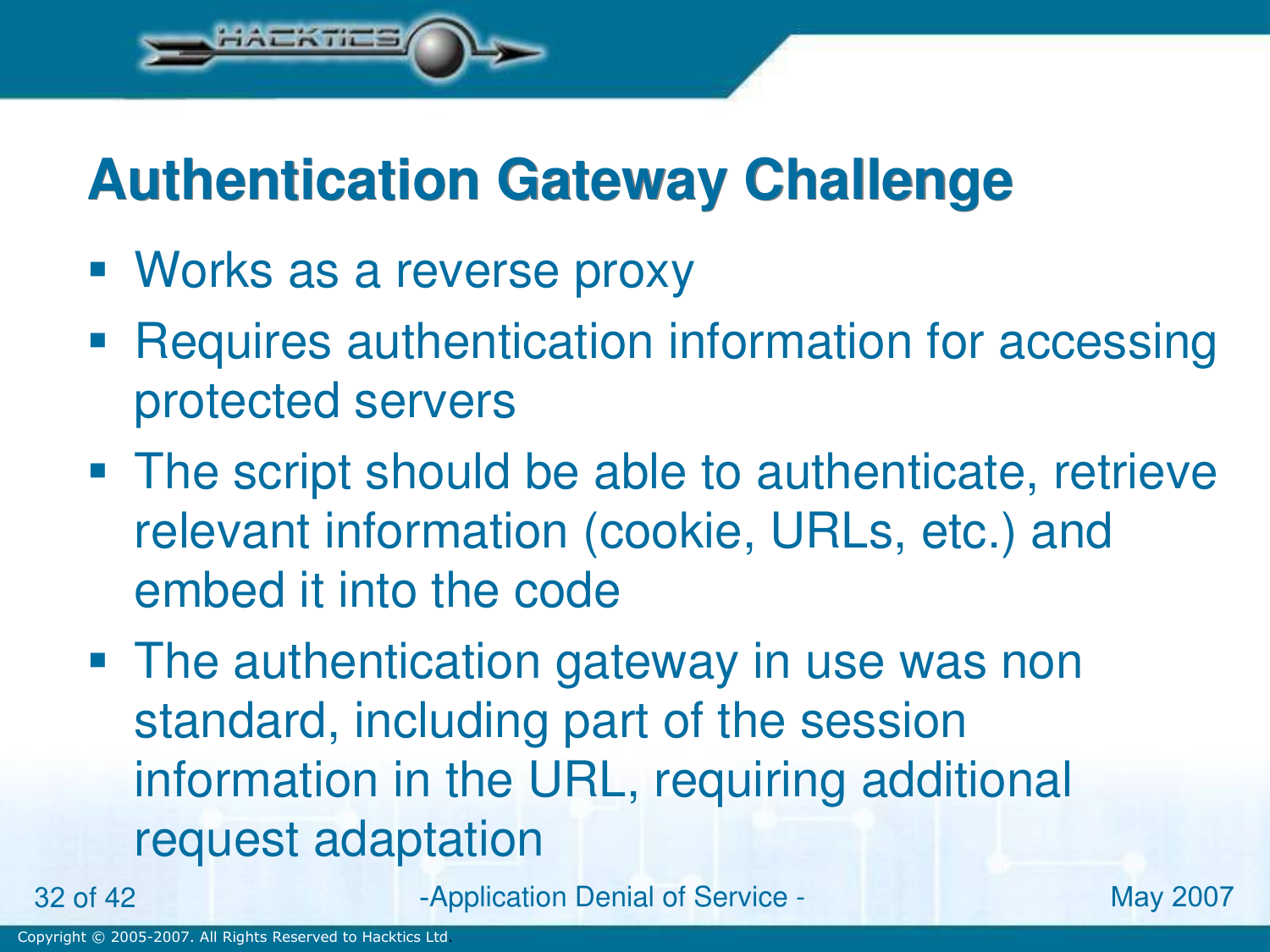

## **Anti DDoS Protection**

- Client X uses Cisco (Riverhead) Anti DDoSprotection in all ISPs
- **IDENT INGLEY IS A LIGAN IN THE STATE SIMILAR FRAGE IS A LIGAN IN THE INCREDUCT n** sources and blocks the request
- To overcome this obstacle, script was fitted with auto mutating capabilities
- **Each request sent was different, using a** combination of changes irrelevant to the application (redundant parameters, different headers, etc.)

33 of 42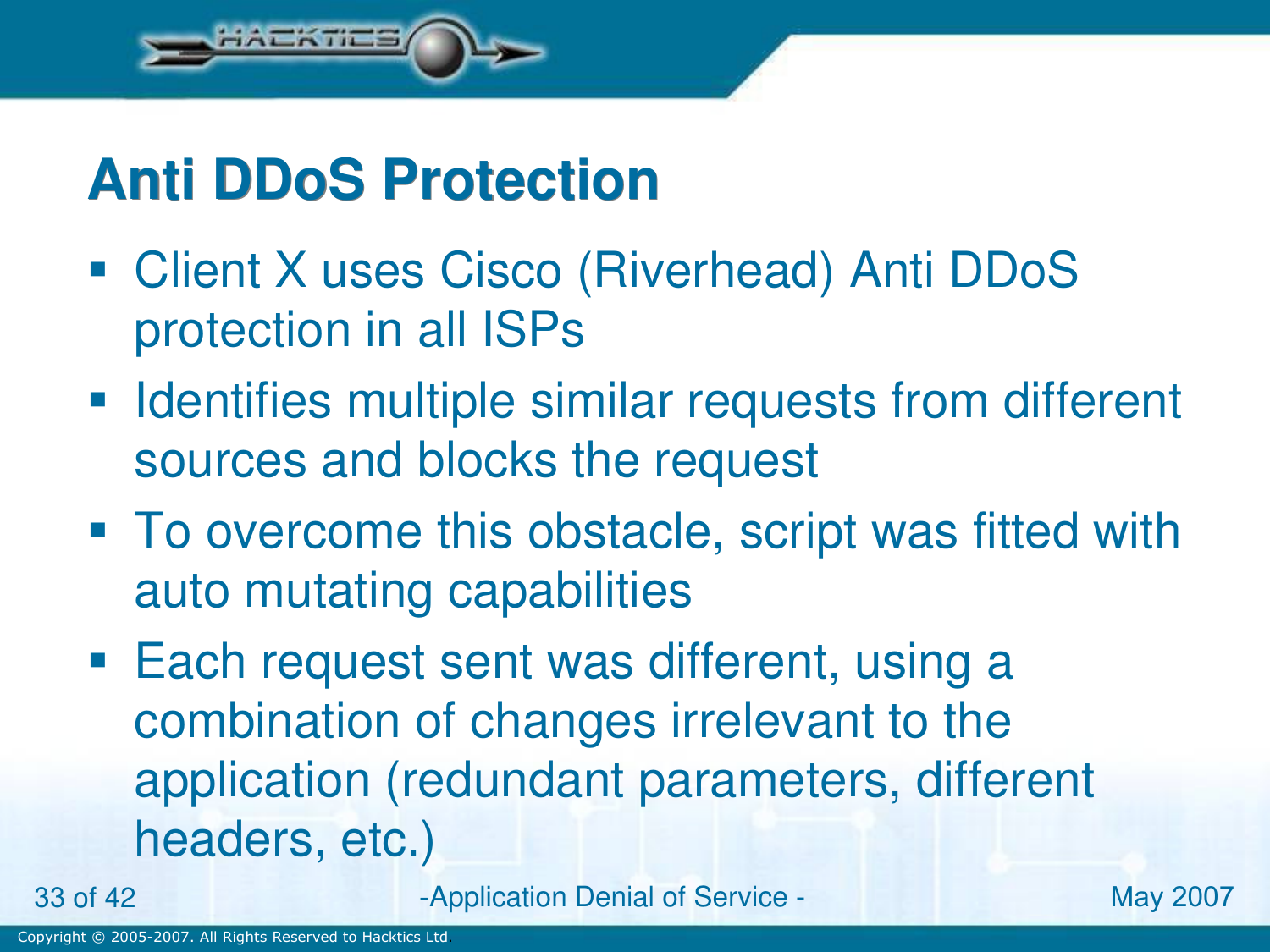

#### **Launching the Attack**

- With the script set up it was time to run the attack
- The script was preloaded with relevant resource consuming requests and launched against site
- **Initially every server was tested separately**
- Later on scripts were launched against all servers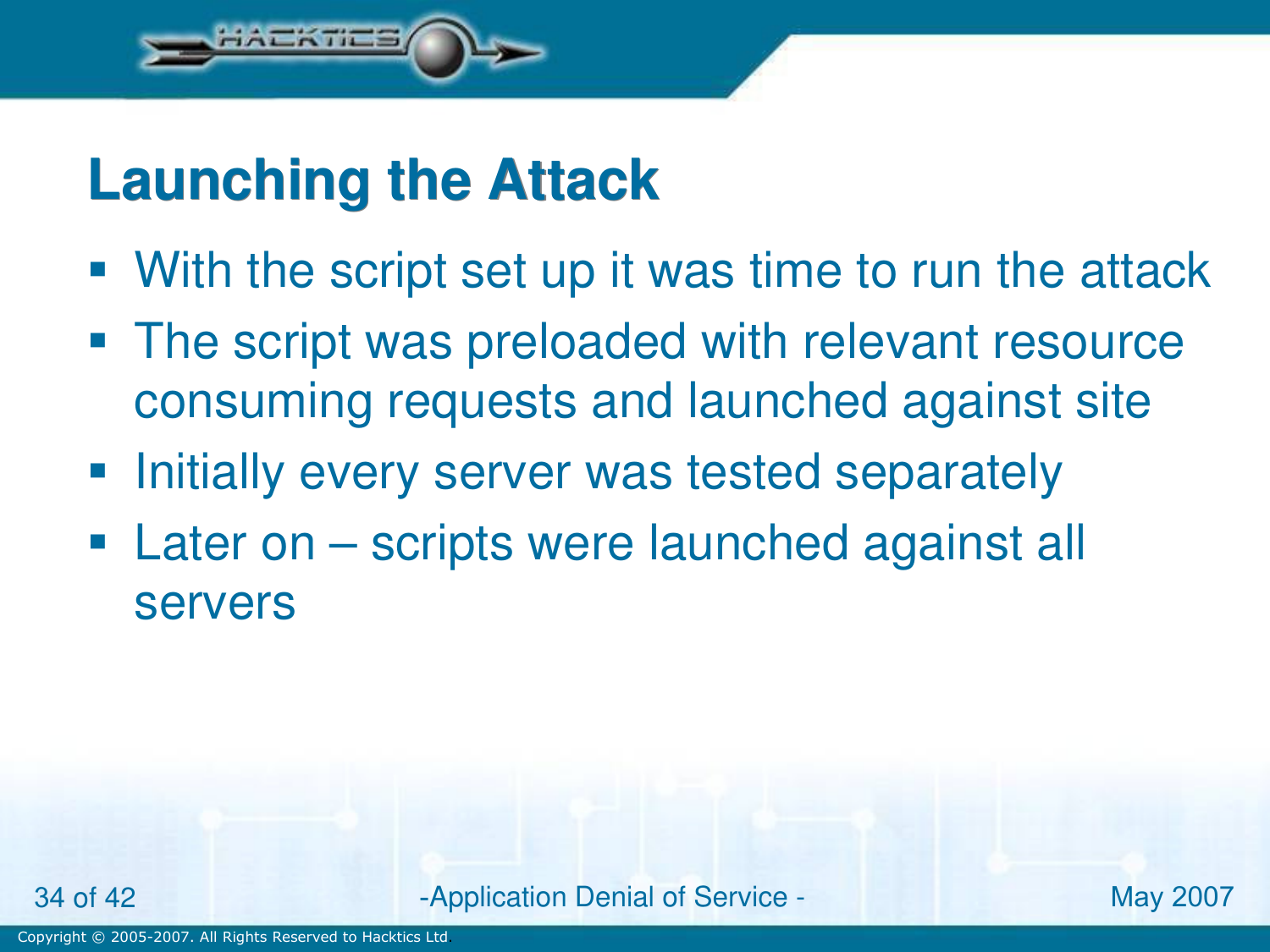

#### **Results**

- DoS was successful to all systems but one
- Two applications crashed completely after a few dozen requests only
- Most other applications stopped responding after 5-15 minutes of script execution from up to three laptops (though with most a single laptop was sufficient)
- Main application DoS cause were CPU exhaustion.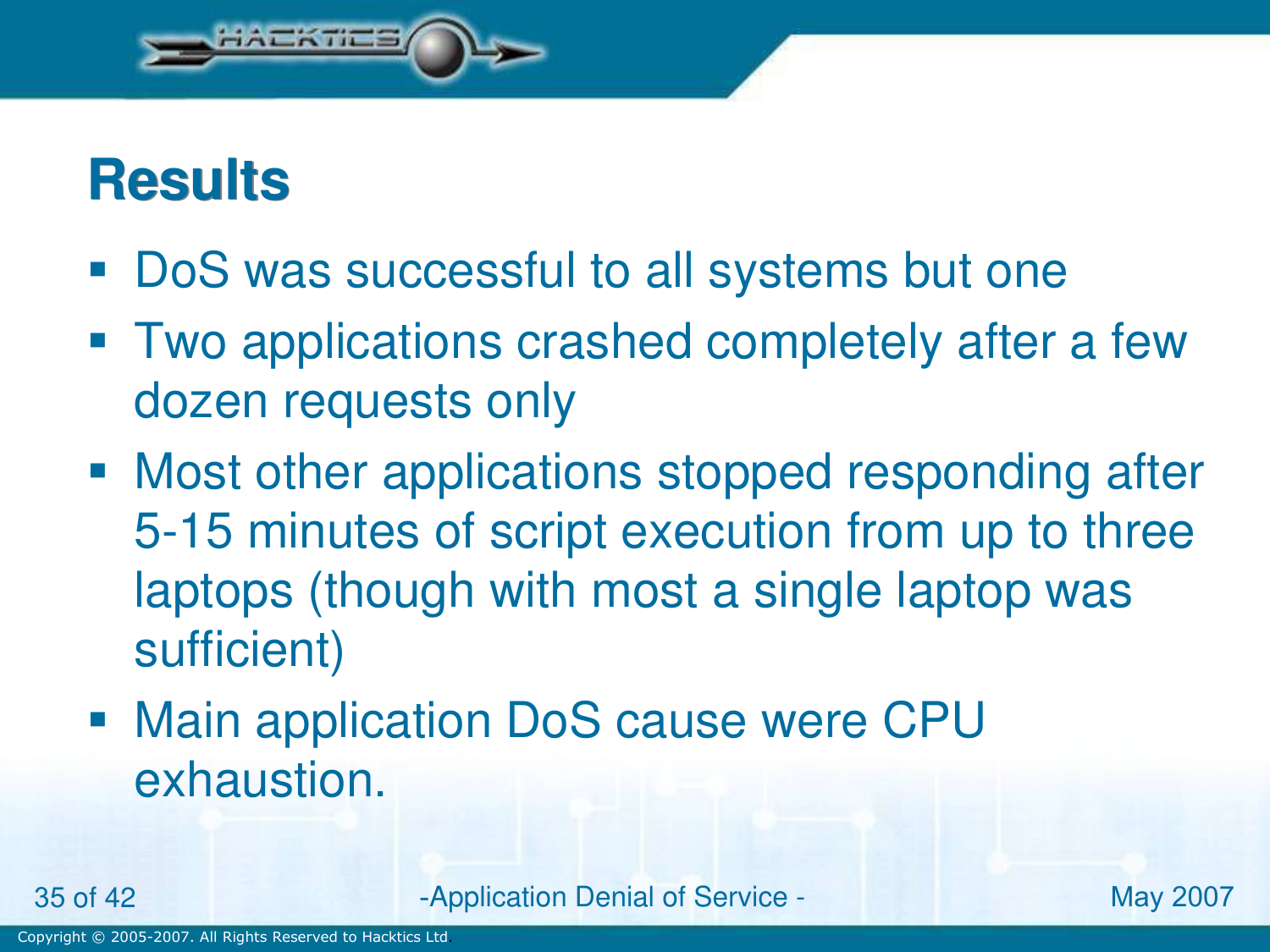

## **Results (Cont'd)**

- Additional results included:
	- Authentication Gateway refused accepting new connections after 2000 SSL handshakes were completed (and never freed)
	- The Load Balancer crashed after its log space was full
- Eventually, using 3 laptops simultaneously, with total upload of 768kbps (256kbps/laptop) all internet sites of the customer (except one) were unavailable
- No need for botnets or significant bandwidth!

**Application Denial of Service - May 2007**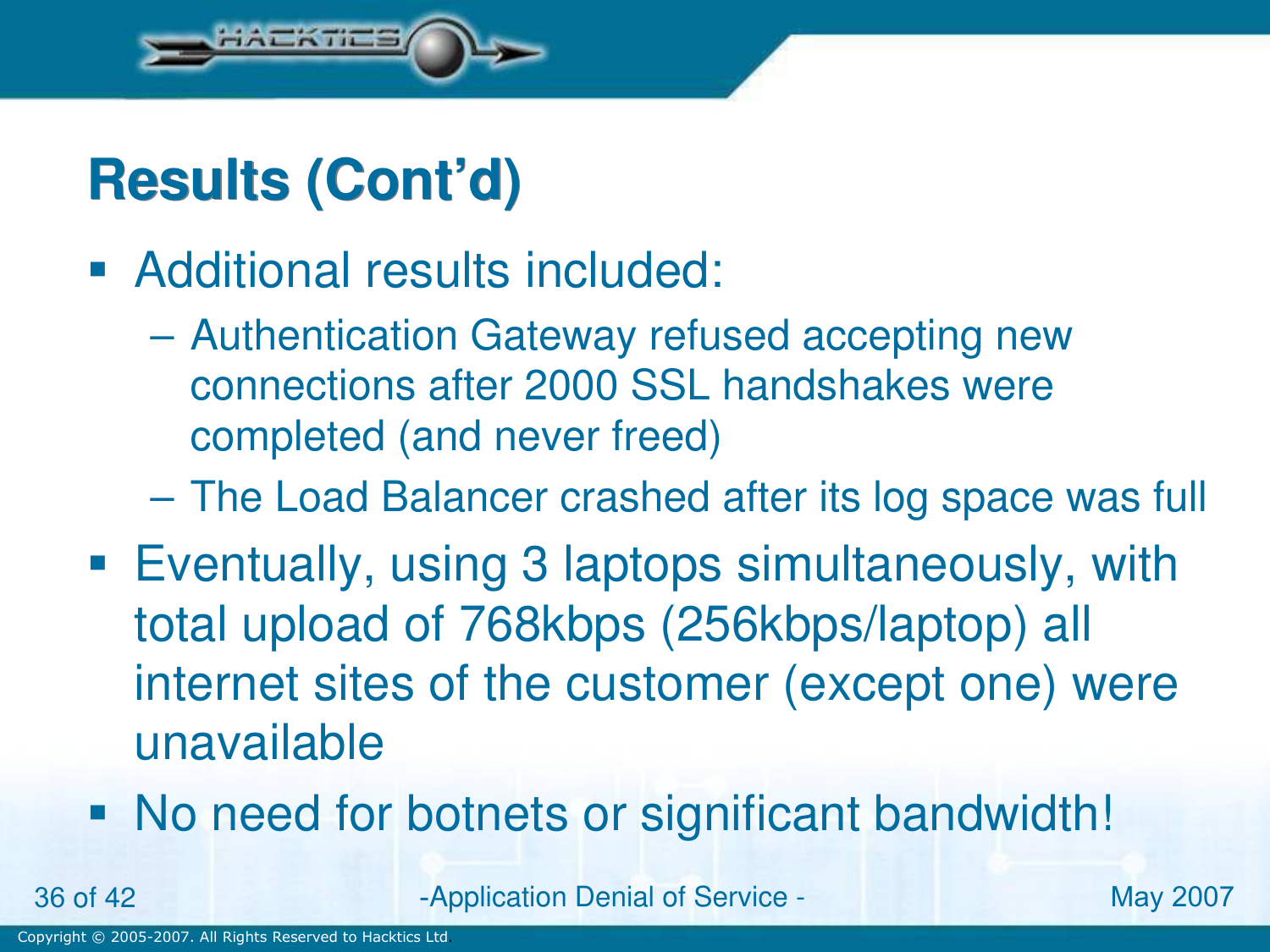

## **Application Denial of Service Mitigation**

Copyright © 2005-2007. All Rights Reserved to Hacktics Ltd.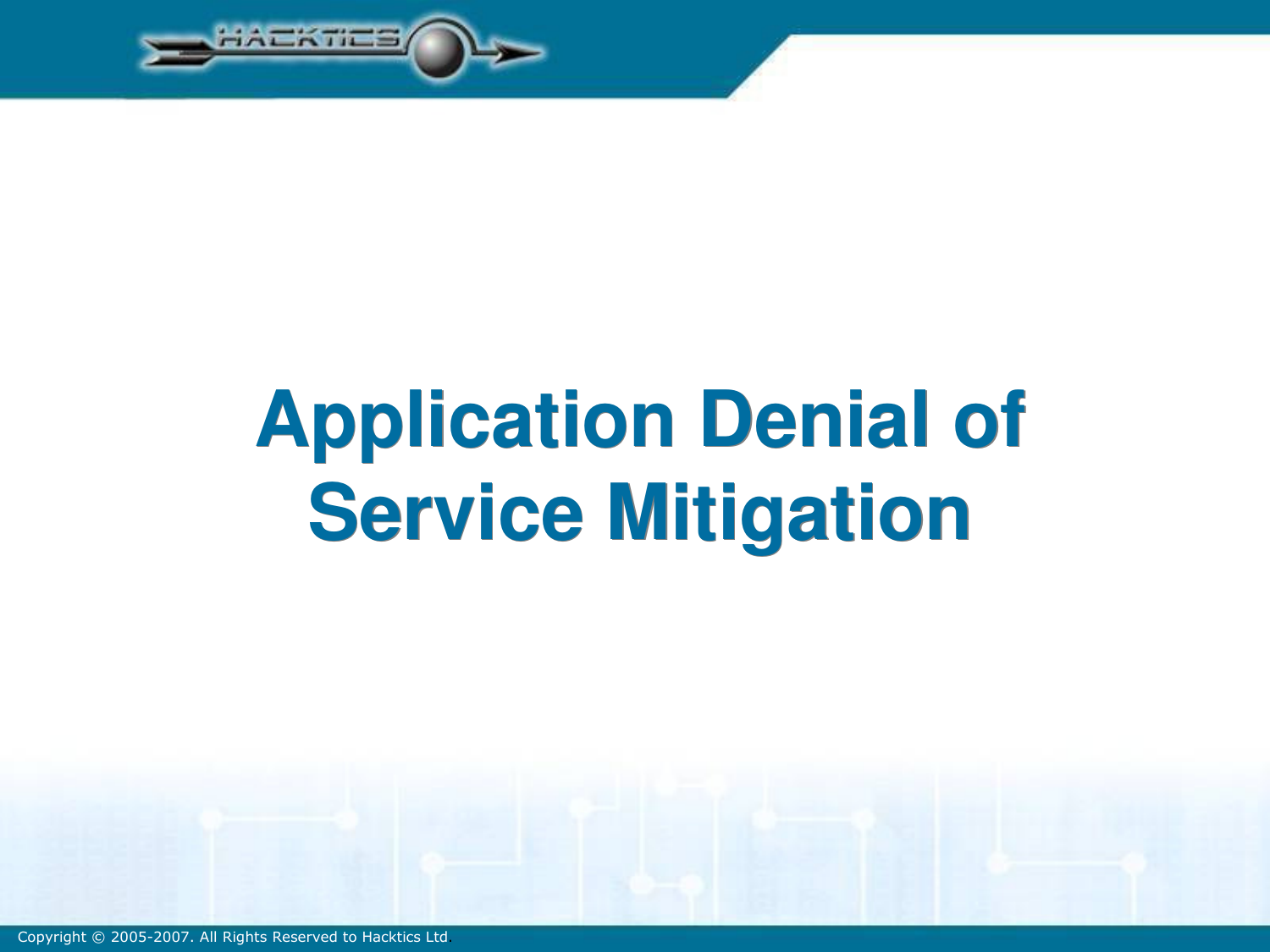

## **Mitigation – Code Level**

- **There are techniques to avoid some DoS** attacks at the code level:
	- Perform thorough input validations. Expect for theworst!
	- Avoid highly CPU consuming operations
	- Try to create as little as possible bottlenecks
	- Avoid operations which must wait for completion of large tasks to proceed
		- Split operations to chunks
		- Set timeout timers for unreasonable time

**Application Denial of Service - May 2007**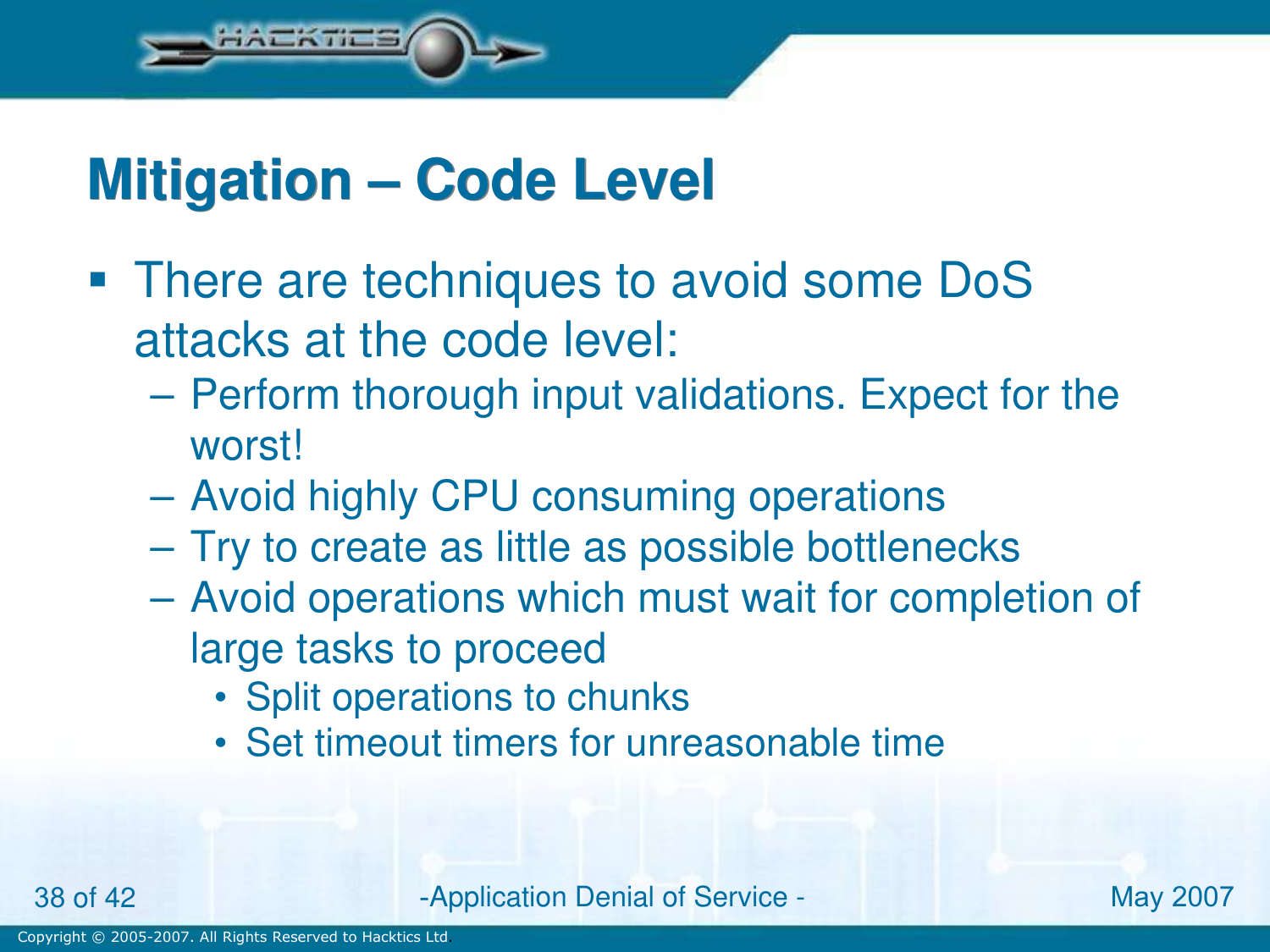

## **Mitigation – Deployment**

- **Prepare for performance peaks** 
	- More Load Balancing
	- **Caching**
- Always separate the data disks from the System disks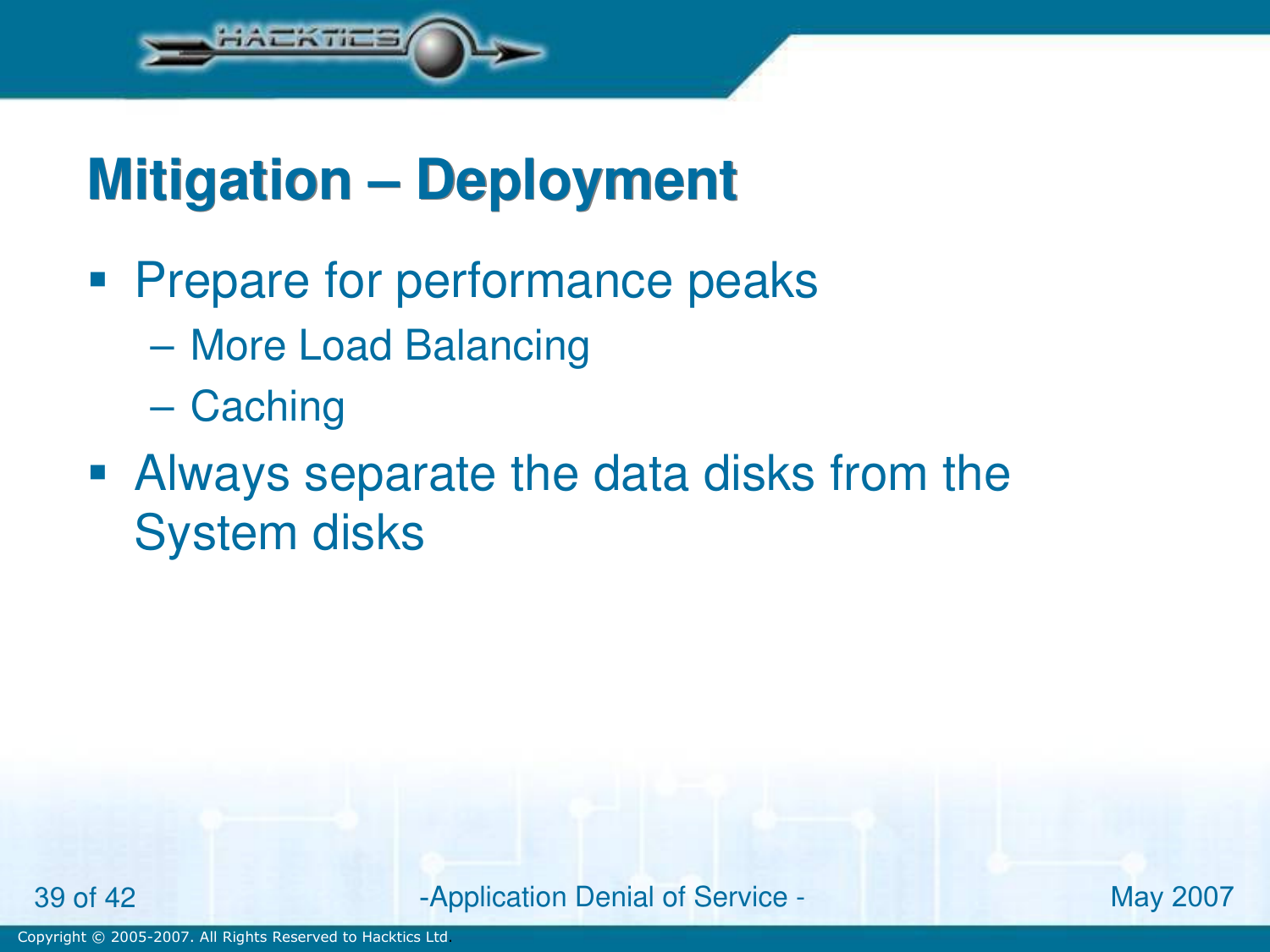

## **Summary**

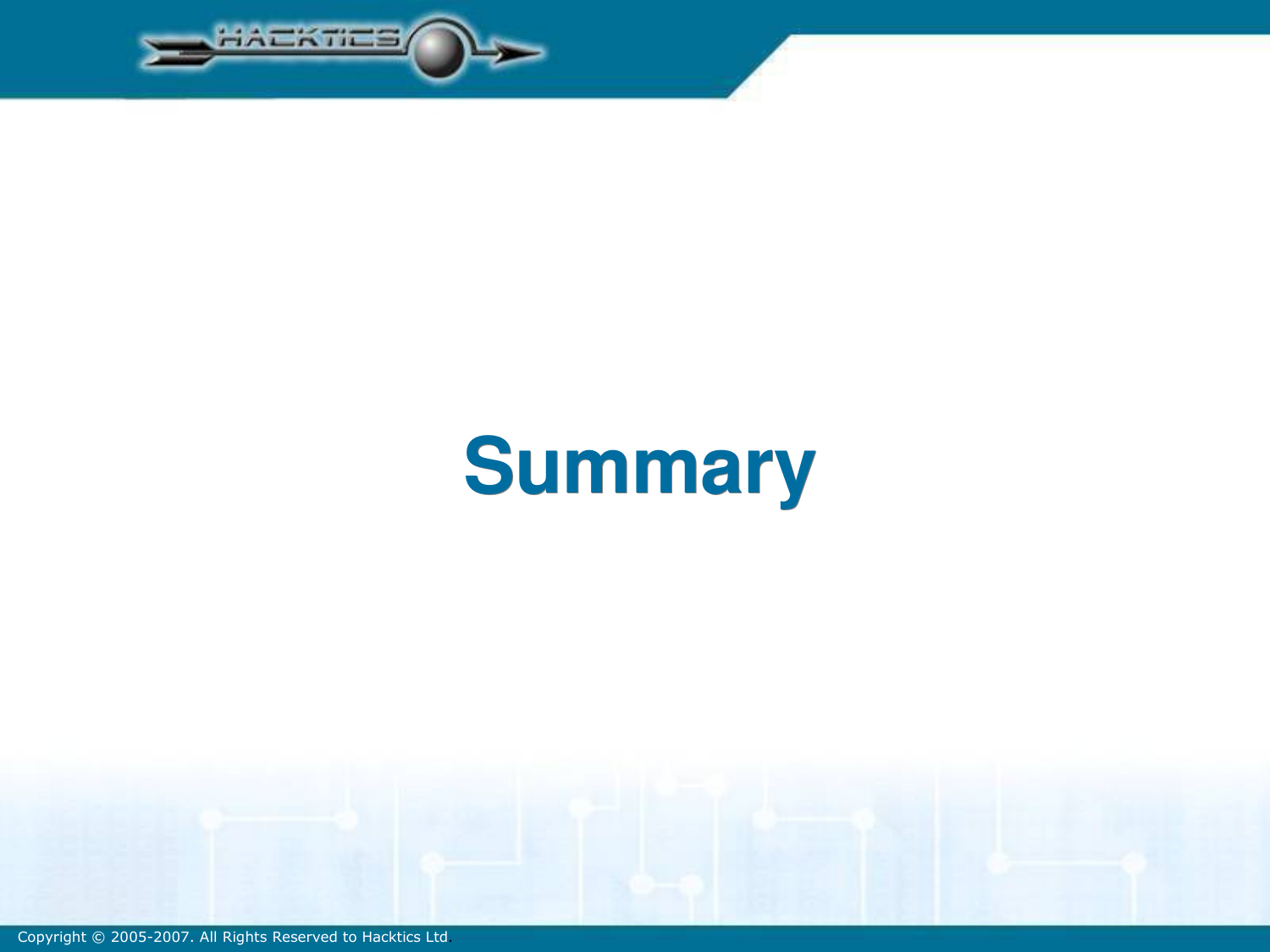

#### **Summary**

- DoS attacks are used by hackers, activists and terrorists to prevent legitimate usage.
- With the evolution of the Internet and its security, network based DoS attacks became rare.
- DDoS attacks may allow DoSing almost every site in the world, but requires significant resources
- **Application DoS attacks allow for efficient DoSwith only little resources at hand, and thus pose a serious threat to organizations**